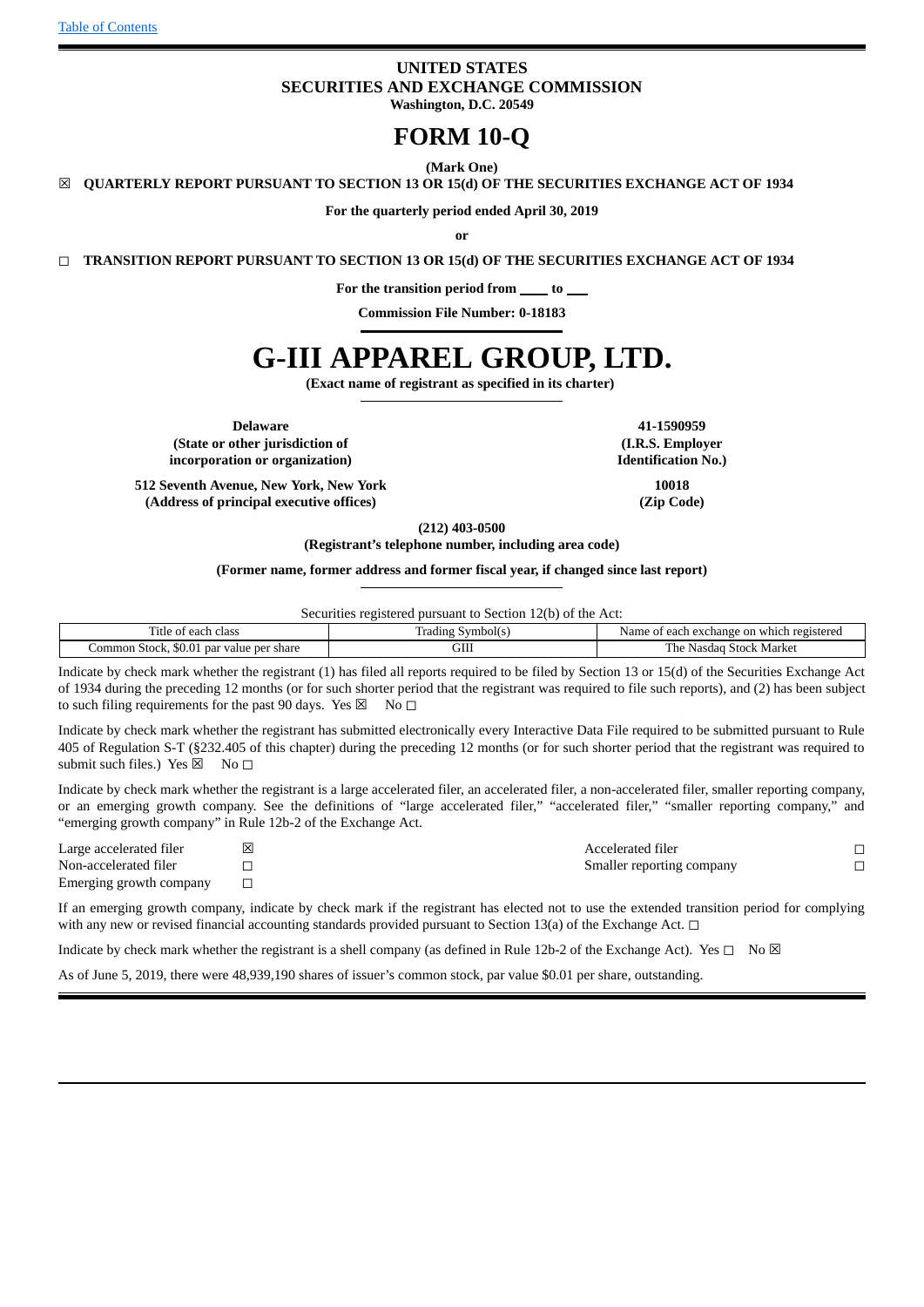### <span id="page-1-0"></span>**Page No.**

| Part I  | <b>FINANCIAL INFORMATION</b>                                                                    | 1.01111        |
|---------|-------------------------------------------------------------------------------------------------|----------------|
| Item 1. | <b>Financial Statements</b>                                                                     |                |
|         | Condensed Consolidated Balance Sheets - April 30, 2019, April 30, 2018 and January 31, 2019     | 3              |
|         | Condensed Consolidated Statements of Income and Comprehensive Income - For the Three Months     |                |
|         | Ended April 30, 2019 and 2018 (Unaudited)                                                       | $\overline{4}$ |
|         | Condensed Consolidated Statements of Cash Flows - For the Three Months Ended April 30, 2019 and | 5              |
|         | 2018 (Unaudited)                                                                                |                |
|         | <b>Notes to Condensed Consolidated Financial Statements</b>                                     | 6              |
| Item 2. | Management's Discussion and Analysis of Financial Condition and Results of Operations           | 16             |
| Item 3. | <b>Quantitative and Qualitative Disclosures About Market Risk</b>                               | 24             |
| Item 4. | <b>Controls and Procedures</b>                                                                  | 24             |
| Part II | <b>OTHER INFORMATION</b>                                                                        |                |
|         | Item 1A. Risk Factors                                                                           | 25             |
| Item 2. | Unregistered Sales of Equity Securities and Use of Proceeds                                     | 25             |
| Item 6. | <b>Exhibits</b>                                                                                 | 26             |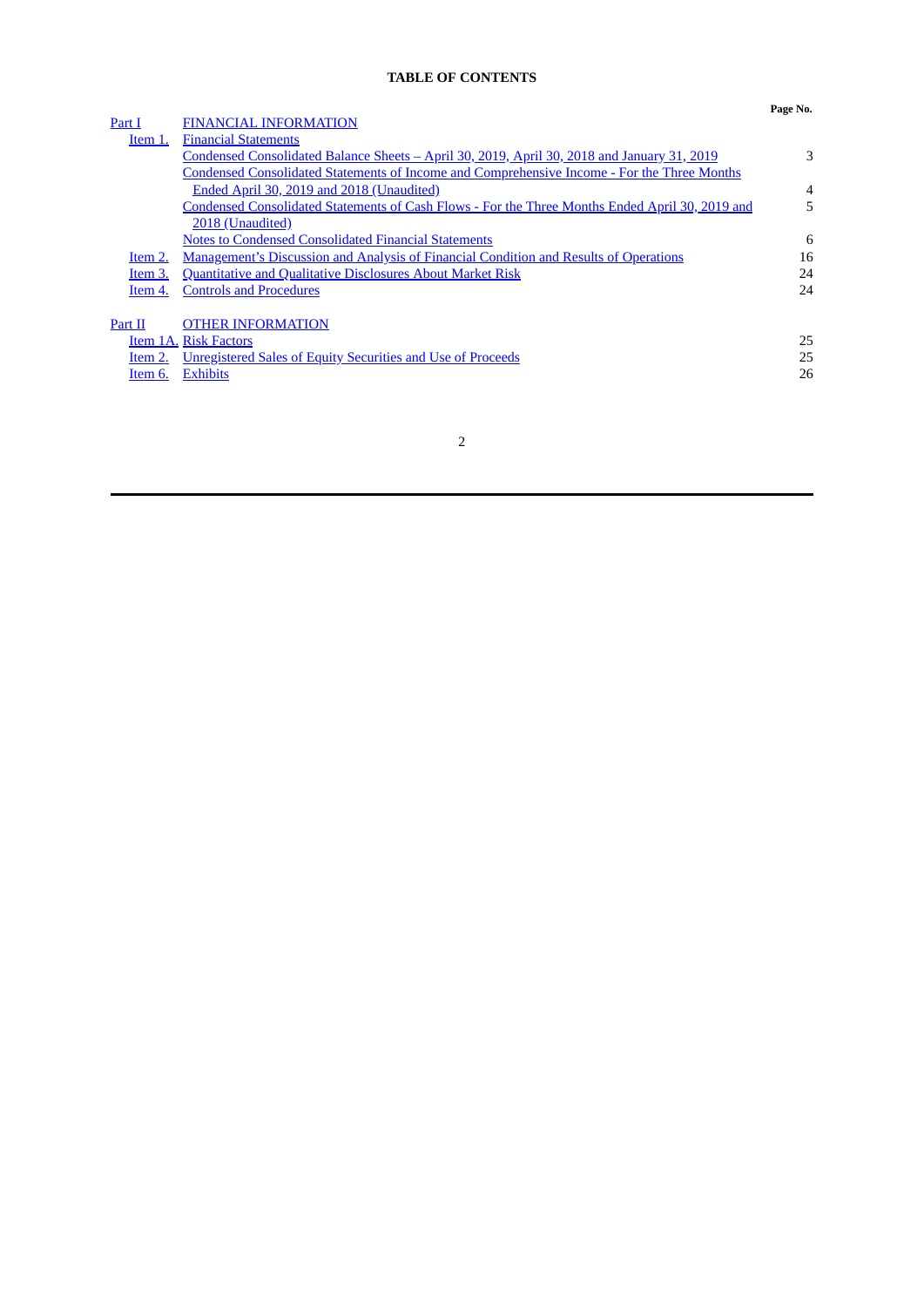# <span id="page-2-2"></span><span id="page-2-0"></span>**PART I – FINANCIAL INFORMATION**

# **Item 1. Financial Statements.**

# <span id="page-2-1"></span>**G-III APPAREL GROUP, LTD. AND SUBSIDIARIES CONDENSED CONSOLIDATED BALANCE SHEETS**

|                                                                     | April 30,    |             |                 | April 30,                                | January 31, |           |  |
|---------------------------------------------------------------------|--------------|-------------|-----------------|------------------------------------------|-------------|-----------|--|
|                                                                     |              | 2019        |                 | 2018                                     |             | 2019      |  |
|                                                                     |              | (Unaudited) |                 | (Unaudited)                              |             |           |  |
|                                                                     |              |             |                 | (In thousands, except per share amounts) |             |           |  |
| <b>ASSETS</b>                                                       |              |             |                 |                                          |             |           |  |
| Current assets                                                      |              |             |                 |                                          |             |           |  |
| Cash and cash equivalents                                           | \$           | 48,312      | \$              | 71,048                                   | \$          | 70,138    |  |
| Accounts receivable, net of allowance for doubtful accounts         |              | 478,371     |                 | 429,146                                  |             | 502,133   |  |
| Inventories                                                         |              | 538,955     |                 | 463,463                                  |             | 576,383   |  |
| Prepaid income taxes                                                |              | 9,369       |                 | 2,132                                    |             | 8,308     |  |
| Prepaid expenses and other current assets                           |              | 96,545      |                 | 102,072                                  |             | 96,933    |  |
| Total current assets                                                |              | 1,171,552   |                 | 1,067,861                                |             | 1,253,895 |  |
| Investments in unconsolidated affiliates                            |              | 63,361      |                 | 63,161                                   |             | 66,587    |  |
| Property and equipment, net                                         |              | 89,848      |                 | 95,269                                   |             | 86,407    |  |
| <b>Operating lease assets</b>                                       |              | 320,169     |                 |                                          |             |           |  |
| Other assets, net                                                   |              | 35,663      |                 | 33,709                                   |             | 35,459    |  |
| Other intangibles, net                                              |              | 41,486      |                 | 45,406                                   |             | 42,404    |  |
| Deferred income tax assets, net                                     |              | 25,212      |                 | 27,982                                   |             | 22,427    |  |
| <b>Trademarks</b>                                                   |              | 438,675     |                 | 443,900                                  |             | 439,742   |  |
| Goodwill                                                            |              | 260,578     |                 | 263,275                                  |             | 261,137   |  |
| <b>Total assets</b>                                                 | \$           | 2,446,544   | $\overline{\$}$ | 2,040,563                                | \$          | 2,208,058 |  |
| <b>LIABILITIES AND STOCKHOLDERS' EQUITY</b>                         |              |             |                 |                                          |             |           |  |
| <b>Current liabilities</b>                                          |              |             |                 |                                          |             |           |  |
| Income tax payable                                                  | \$           | 3,588       | \$              |                                          | \$          | 8,859     |  |
| Accounts payable                                                    |              | 172,806     |                 | 152,854                                  |             | 225,499   |  |
| Accrued expenses                                                    |              | 78,619      |                 | 86,058                                   |             | 102,841   |  |
| Customer refund liabilities                                         |              | 210,310     |                 | 214,693                                  |             | 243,589   |  |
| Current operating lease liabilities                                 |              | 74,761      |                 |                                          |             |           |  |
| Other current liabilities                                           |              | 147         |                 |                                          |             |           |  |
| Total current liabilities                                           |              | 540,231     |                 | 453,605                                  |             | 580,788   |  |
| Notes payable, net of discount and unamortized issuance costs       |              | 411,087     |                 | 448,263                                  |             | 386,604   |  |
| Deferred income tax liabilities, net                                |              | 14,777      |                 | 16,388                                   |             | 15,128    |  |
| Noncurrent operating lease liabilities                              |              | 286,663     |                 |                                          |             |           |  |
| Other non-current liabilities                                       |              | 6,960       |                 | 39,383                                   |             | 36,529    |  |
| <b>Total liabilities</b>                                            |              | 1,259,718   |                 | 957.639                                  |             | 1,019,049 |  |
|                                                                     |              |             |                 |                                          |             |           |  |
| Stockholders' Equity                                                |              |             |                 |                                          |             |           |  |
| Preferred stock; 1,000 shares authorized; no shares issued          |              |             |                 |                                          |             |           |  |
| Common stock - \$0.01 par value; 120,000 shares authorized; 49,393, |              |             |                 |                                          |             |           |  |
| 49,225 and, 49,387 shares issued, respectively                      |              | 264         |                 | 262                                      |             | 264       |  |
| Additional paid-in capital                                          |              | 456,835     |                 | 454,398                                  |             | 464,112   |  |
| Accumulated other comprehensive loss                                |              | (18, 421)   |                 | (2,086)                                  |             | (15, 194) |  |
| Retained earnings                                                   |              | 761,344     |                 | 630,633                                  |             | 758,881   |  |
| Common stock held in treasury, at cost - 470, 72 and 678 shares,    |              |             |                 |                                          |             |           |  |
| respectively                                                        |              | (13, 196)   |                 | (283)                                    |             | (19,054)  |  |
| Total stockholders' equity                                          |              | 1,186,826   |                 | 1,082,924                                |             | 1,189,009 |  |
| Total liabilities and stockholders' equity                          | $\mathbb{S}$ | 2,446,544   | \$              | 2,040,563                                | \$          | 2,208,058 |  |

*The accompanying notes are an integral part of these statements.*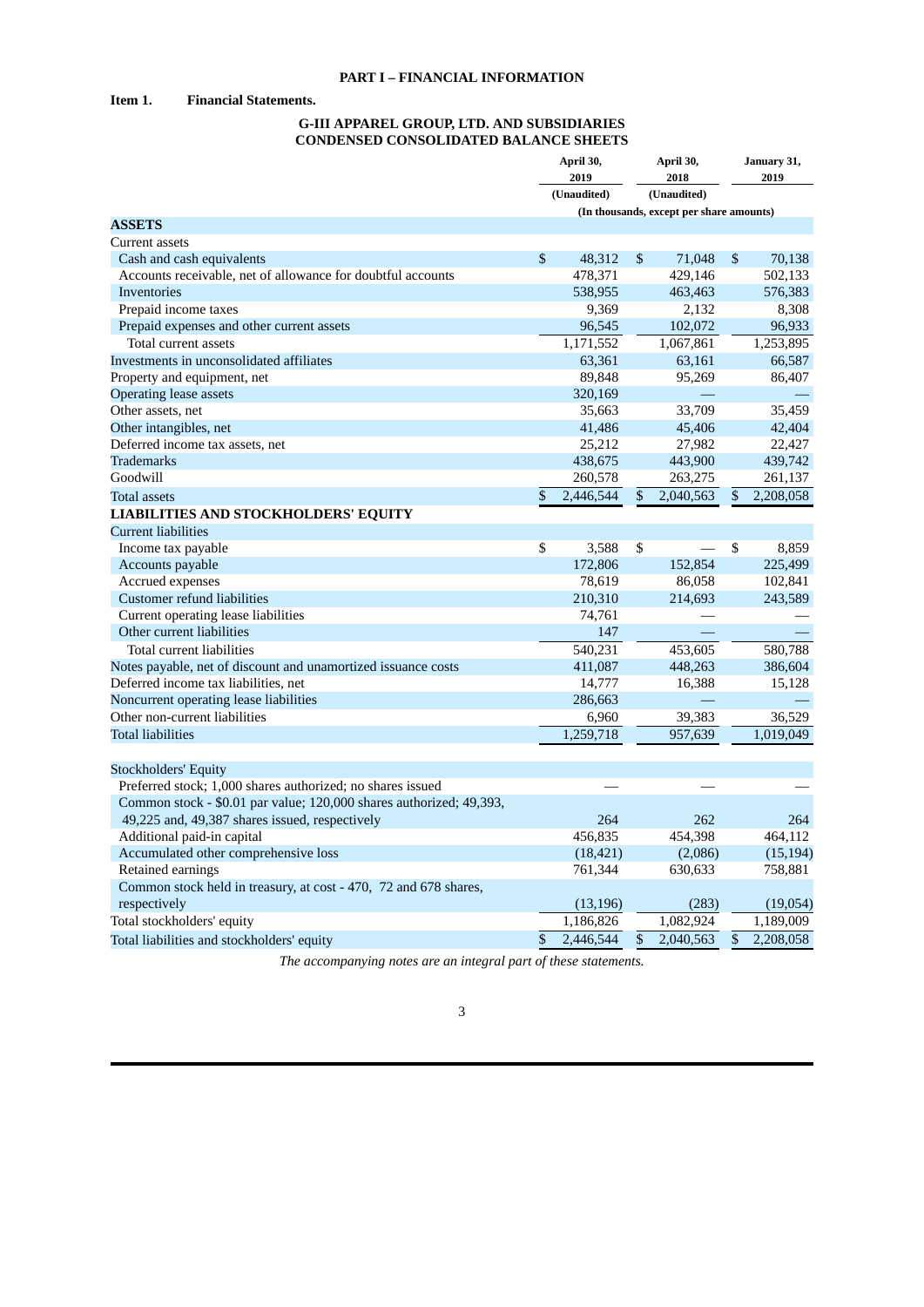# <span id="page-3-0"></span>**G-III APPAREL GROUP, LTD. AND SUBSIDIARIES**

# **CONDENSED CONSOLIDATED STATEMENTS OF INCOME AND COMPREHENSIVE INCOME**

|                                               | Three Months Ended April 30,             |                |         |  |
|-----------------------------------------------|------------------------------------------|----------------|---------|--|
|                                               | 2019                                     |                | 2018    |  |
|                                               | (Unaudited)                              |                |         |  |
|                                               | (In thousands, except per share amounts) |                |         |  |
| <b>Net sales</b>                              | \$<br>633,552                            | $\mathfrak{S}$ | 611,743 |  |
| Cost of goods sold                            | 397,488                                  |                | 377,216 |  |
| Gross profit                                  | 236,064                                  |                | 234,527 |  |
| Selling, general and administrative expenses  | 201,859                                  |                | 202,071 |  |
| Depreciation and amortization                 | 9,473                                    |                | 9,380   |  |
| Gain on lease terminations                    | (829)                                    |                |         |  |
| Operating profit                              | 25,561                                   |                | 23,076  |  |
| Other loss                                    | (648)                                    |                | (451)   |  |
| Interest and financing charges, net           | (10, 320)                                |                | (9,620) |  |
| Income before income taxes                    | 14,593                                   |                | 13,005  |  |
| Income tax expense                            | 2,550                                    |                | 3,120   |  |
| Net income                                    | \$<br>12,043                             | \$             | 9,885   |  |
|                                               |                                          |                |         |  |
| <b>NET INCOME PER COMMON SHARE:</b>           |                                          |                |         |  |
| Basic:                                        |                                          |                |         |  |
| Net income per common share                   | \$<br>0.25                               | \$             | 0.20    |  |
| Weighted average number of shares outstanding | 48,781                                   |                | 49,127  |  |
| Diluted:                                      |                                          |                |         |  |
| Net income per common share                   | \$<br>0.24                               | \$             | 0.20    |  |
| Weighted average number of shares outstanding | 49,774                                   |                | 50,137  |  |
|                                               |                                          |                |         |  |
| Net income                                    | \$<br>12,043                             | $\mathfrak{S}$ | 9,885   |  |
| Other comprehensive income:                   |                                          |                |         |  |
| Foreign currency translation adjustments      | (3,227)                                  |                | 3,436   |  |
| Other comprehensive income (loss)             | (3,227)                                  |                | 3,436   |  |
| Comprehensive income                          | \$<br>8,816                              | \$             | 13,321  |  |

*The accompanying notes are an integral part of these statements.*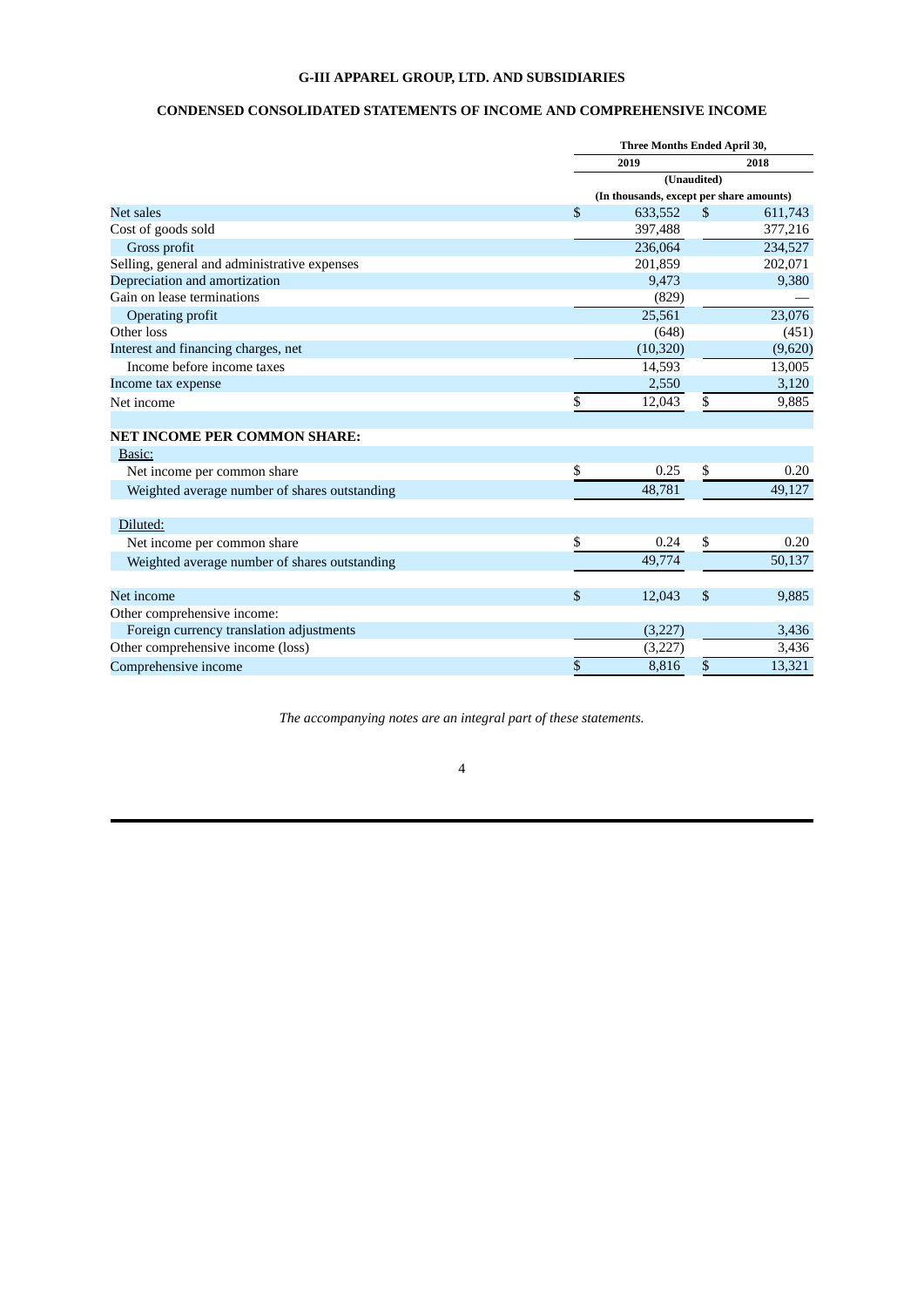# <span id="page-4-0"></span>**G-III APPAREL GROUP, LTD. AND SUBSIDIARIES**

# **CONDENSED CONSOLIDATED STATEMENTS OF CASH FLOWS**

|                                                                               | <b>Three Months Ended April 30,</b> |                |    |               |  |
|-------------------------------------------------------------------------------|-------------------------------------|----------------|----|---------------|--|
|                                                                               | 2019<br>2018<br>(Unaudited)         |                |    |               |  |
|                                                                               |                                     | (In thousands) |    |               |  |
| Cash flows from operating activities                                          |                                     |                |    |               |  |
| Net income                                                                    | \$                                  | 12,043         | \$ | 9,885         |  |
| Adjustments to reconcile net income to net cash used in operating activities: |                                     |                |    |               |  |
| Depreciation and amortization                                                 |                                     | 9,473          |    | 9,380         |  |
| Loss on disposal of fixed assets                                              |                                     | 1,154          |    | 53            |  |
| <b>Operating lease assets</b>                                                 |                                     | 20,284         |    |               |  |
| Gain on lease terminations                                                    |                                     | (829)          |    |               |  |
| Dividend received from unconsolidated affiliate                               |                                     | 1,960          |    |               |  |
| Equity (gain)/loss in unconsolidated affiliates                               |                                     | (358)          |    | 1,339         |  |
| Share-based compensation                                                      |                                     | 4,227          |    | 3,774         |  |
| Deferred financing charges and debt discount amortization                     |                                     | 2,596          |    | 2,468         |  |
| Deferred income taxes                                                         |                                     | 6              |    |               |  |
| Changes in operating assets and liabilities:                                  |                                     |                |    |               |  |
| Accounts receivable, net                                                      |                                     | 23,762         |    | (134, 589)    |  |
| Inventories                                                                   |                                     | 37,428         |    | 90,182        |  |
| Income taxes, net                                                             |                                     | (6, 302)       |    | (6,838)       |  |
| Prepaid expenses and other current assets                                     |                                     | 224            |    | (62, 334)     |  |
| Other assets, net                                                             |                                     | (1, 195)       |    | (4, 161)      |  |
| Customer refund liabilities                                                   |                                     | (33, 279)      |    | 148,101       |  |
| Operating lease liabilities                                                   |                                     | (21, 544)      |    |               |  |
| Accounts payable, accrued expenses and other liabilities                      |                                     | (74, 979)      |    | (81,575)      |  |
| Net cash used in operating activities                                         |                                     | (25, 329)      |    | (24, 315)     |  |
| Cash flows from investing activities                                          |                                     |                |    |               |  |
| Capital expenditures                                                          |                                     | (13,291)       |    | (5, 330)      |  |
| Net cash used in investing activities                                         |                                     | (13,291)       |    | (5, 330)      |  |
| Cash flows from financing activities                                          |                                     |                |    |               |  |
| Repayment of borrowings - revolving facility                                  |                                     | (482, 496)     |    | (464, 453)    |  |
| Proceeds from borrowings - revolving facility                                 |                                     | 505,005        |    | 519,827       |  |
| Proceeds from exercise of equity awards                                       |                                     | 40             |    | 56            |  |
| Taxes paid for net share settlements                                          |                                     | (5,686)        |    | (1,085)       |  |
| Net cash provided by financing activities                                     |                                     | 16,863         |    | 54,345        |  |
|                                                                               |                                     |                |    |               |  |
| Foreign currency translation adjustments                                      |                                     | (69)           |    | 572<br>25.272 |  |
| Net increase (decrease) in cash and cash equivalents                          |                                     | (21, 826)      |    |               |  |
| Cash and cash equivalents at beginning of period                              |                                     | 70,138         |    | 45,776        |  |
| Cash and cash equivalents at end of period                                    | \$                                  | 48,312         | \$ | 71,048        |  |
| Supplemental disclosures of cash flow information                             |                                     |                |    |               |  |
| Cash payments:                                                                |                                     |                |    |               |  |
| Interest, net                                                                 | \$                                  | 7,542          | \$ | 6,578         |  |
| Income tax payments, net                                                      | \$                                  | 8,844          | \$ | 9,930         |  |

*The accompanying notes are an integral part of these statements.*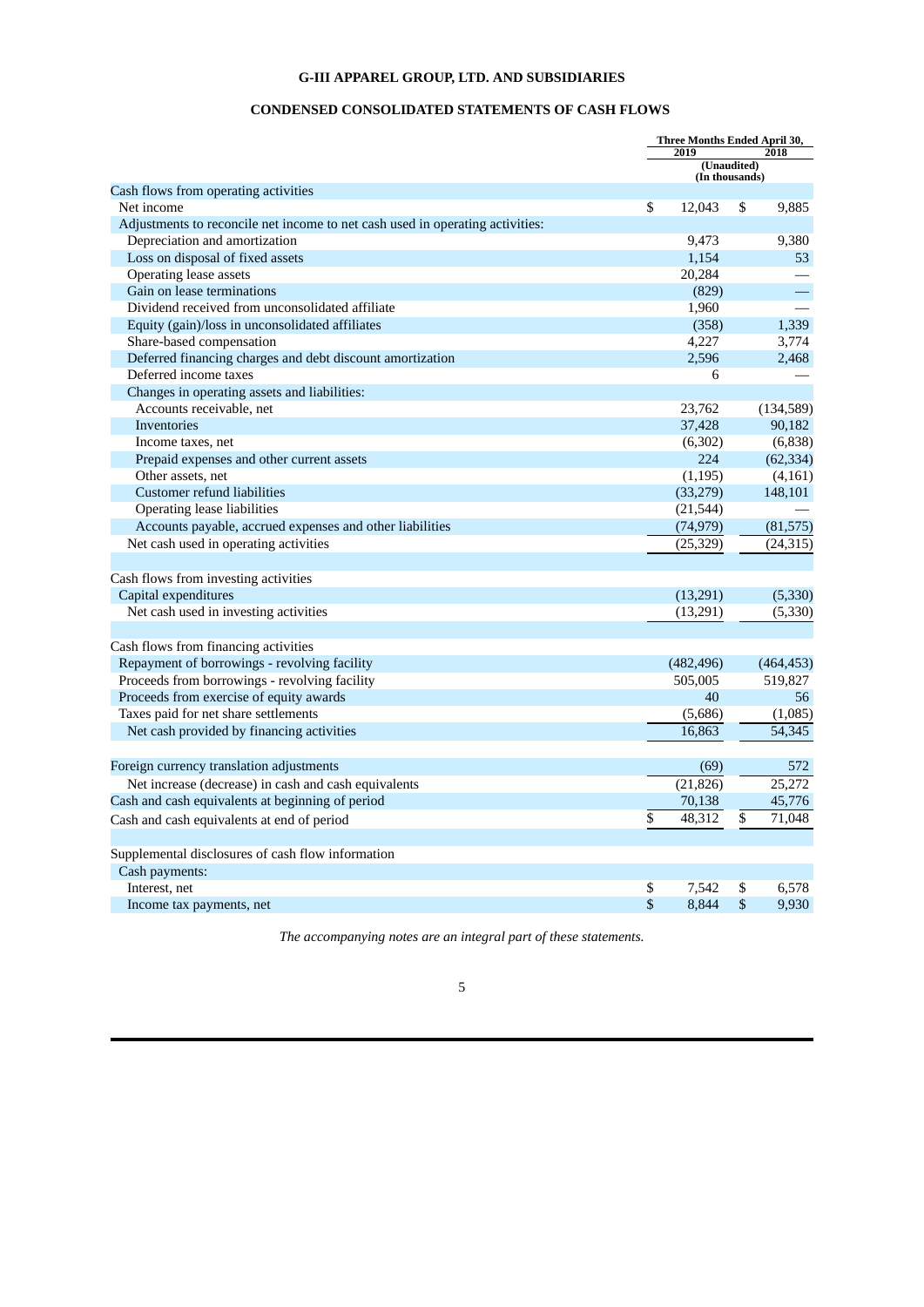#### <span id="page-5-0"></span>**G-III APPAREL GROUP, LTD. AND SUBSIDIARIES**

# **NOTES TO CONDENSED CONSOLIDATED FINANCIAL STATEMENTS**

### Note 1 – Basis of Presentation

As used in these financial statements, the term "Company" or "G-III" refers to G-III Apparel Group, Ltd. and its subsidiaries. The Company designs, sources and markets an extensive range of apparel, including outerwear, dresses, sportswear, swimwear, women's suits and women's performance wear, as well as women's handbags, footwear, small leather goods, cold weather accessories and luggage. The Company also operates retail stores and licenses its proprietary brands under several product categories.

The Company consolidates the accounts of its wholly-owned and majority-owned subsidiaries. KL North America B.V. ("KLNA") and Fabco Holding B.V. ("Fabco") are Dutch joint venture limited liability companies that are 49% owned by the Company. Karl Lagerfeld Holding B.V. is a Dutch limited liability company that is 19% owned by the Company. These investments are accounted for using the equity method of accounting. All material intercompany balances and transactions have been eliminated.

Vilebrequin International SA ("Vilebrequin"), a Swiss corporation that is wholly-owned by the Company, KLH, KLNA and Fabco report results on a calendar year basis rather than on the January 31 fiscal year basis used by the Company. Accordingly, the results of Vilebrequin, KLH, KLNA and Fabco are, and will be, included in the financial statements for the quarter ended or ending closest to the Company's fiscal quarter. For example, with respect to the Company's results for the three-month period ended April 30, 2019, the results of Vilebrequin, KLH, KLNA and Fabco are included for the threemonth period ended March 31, 2019. The Company's retail operations segment reports on a 52/53‑week fiscal year. The Company's three month periods ended April 30, 2019 and 2018 were each 13‑week fiscal quarters for the retail operations segment. For fiscal 2020 and 2019, the three month period for the retail operations segment ended on May 4, 2019 and May 5, 2018, respectively.

The results for the three months ended April 30, 2019 are not necessarily indicative of the results expected for the entire fiscal year, given the seasonal nature of the Company's business. The accompanying financial statements included herein are unaudited. All adjustments (consisting of only normal recurring adjustments) necessary for a fair presentation of the financial position, results of operations and cash flows for the interim period presented have been reflected.

The accompanying financial statements should be read in conjunction with the financial statements and notes included in the Company's Annual Report on Form 10‑K for the fiscal year ended January 31, 2019 filed with the Securities and Exchange Commission (the "SEC").

Assets and liabilities of the Company's foreign operations, where the functional currency is not the U.S. Dollar (reporting currency), are translated from foreign currency into U.S. dollars at period-end rates, while income and expenses are translated at the weighted-average exchange rates for the period. The related translation adjustments are reflected as a foreign currency translation adjustment in accumulated other comprehensive loss within stockholders' equity.

#### Note 2 – Inventories

Wholesale inventories, which comprise a significant portion of the Company's inventory, are stated at the lower of cost (determined by the first-in, first-out method) or net realizable value. Retail inventories are valued at the lower of cost or market as determined by the retail inventory method. Vilebrequin inventories are stated at the lower of cost (determined by the weighted average method) or net realizable value. Substantially all of the Company's inventories consist of finished goods.

The inventory return asset, which consists of the amount of goods that are anticipated to be returned by customers, represented \$35.5 million, \$42.4 million and \$39.4 million as of April 30, 2019, January 31, 2019 and April 30, 2018, respectively. The inventory return asset is recorded within prepaid expenses and other current assets.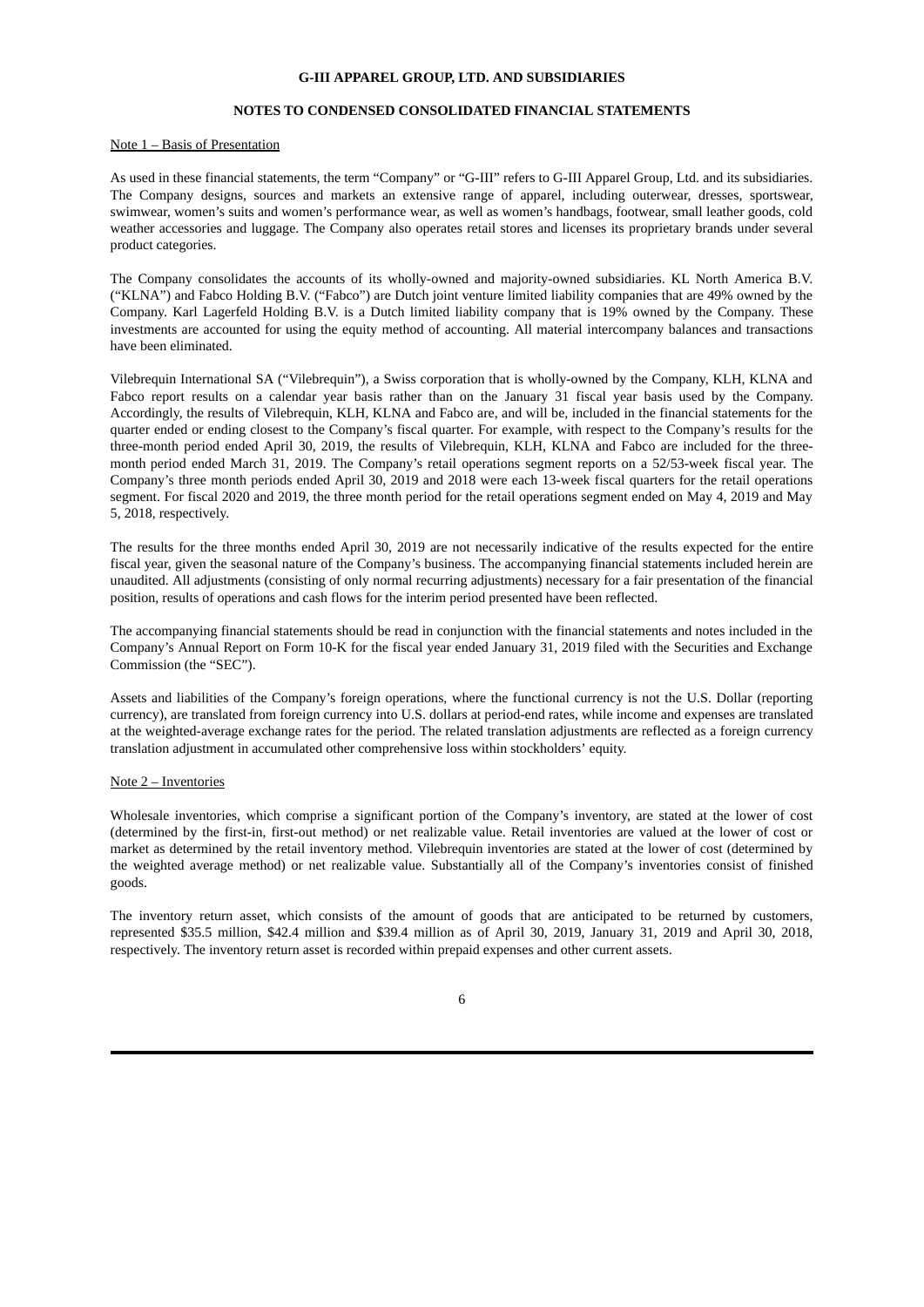Inventory held on consignment by the Company's customers totaled \$3.8 million, \$4.9 million and \$2.9 million at April 30, 2019, January 31, 2019 and April 30, 2018, respectively. The Company retains the title to its inventory stored at its customers' facilities.

# Note 3 – Fair Value of Financial Instruments

Generally Accepted Accounting Principles establishes a three-level valuation hierarchy for disclosure of fair value measurements. The determination of the applicable level within the hierarchy for a particular asset or liability depends on the inputs used in its valuation as of the measurement date, notably the extent to which the inputs are market-based (observable) or internally-derived (unobservable). A financial instrument's categorization within the valuation hierarchy is based upon the lowest level of input that is significant to the fair value measurement. The three levels are defined as follows:

- Level 1 inputs to the valuation methodology based on quoted prices (unadjusted) for identical assets or liabilities in active markets.
- Level  $2$  inputs to the valuation methodology based on quoted prices for similar assets or liabilities in active markets for substantially the full term of the financial instrument; quoted prices for identical or similar instruments in markets that are not active for substantially the full term of the financial instrument; and model-derived valuations whose inputs or significant value drivers are observable.
- Level  $3$  inputs to the valuation methodology based on unobservable prices or valuation techniques that are significant to the fair value measurement.

The following table summarizes the carrying values and the estimated fair values of the Company's debt instruments:

|                             |       | Carrying Value |                   |  | Fair Value        |  |                     |  |                   |  |                   |  |                     |
|-----------------------------|-------|----------------|-------------------|--|-------------------|--|---------------------|--|-------------------|--|-------------------|--|---------------------|
| <b>Financial Instrument</b> | Level |                | April 30,<br>2019 |  | April 30,<br>2018 |  | January 31,<br>2019 |  | April 30,<br>2019 |  | April 30,<br>2018 |  | January 31,<br>2019 |
|                             |       | (In thousands) |                   |  |                   |  |                     |  |                   |  |                   |  |                     |
| Term loan                   |       |                | 300,000           |  | 300,000           |  | 300,000             |  | 300,000           |  | 300,000 \$        |  | 300,000             |
| Revolving credit facility   |       |                | 22,509            |  | 67,377            |  |                     |  | 22,509            |  | 67,377            |  |                     |
| Note issued to LVMH         |       |                | 97.938            |  | 92,860            |  | 96.618              |  | 90,065            |  | 85,000            |  | 88,608              |

The Company's debt instruments are recorded at their carrying values in its condensed consolidated balance sheets, which may differ from their respective fair values. The carrying amount of the Company's variable rate debt approximates the fair value, as interest rates change with the market rates. Furthermore, the carrying value of all other financial instruments potentially subject to valuation risk (principally consisting of cash, accounts receivable and accounts payable) also approximates fair value due to the short-term nature of these accounts.

The 2% note issued to LVMH Moet Hennessy Louis Vuitton Inc. ("LVMH") in connection with the acquisition of Donna Karan International ("DKI") was issued at a discount of \$40.0 million in accordance with Accounting Standards Codification ("ASC") 820 – *Fair Value Measurements*. For purposes of this fair value disclosure, the Company based its fair value estimate for the note issued to LVMH on the initial fair value as determined at the date of the acquisition of DKI and records the amortization using the effective interest method over the term of the note.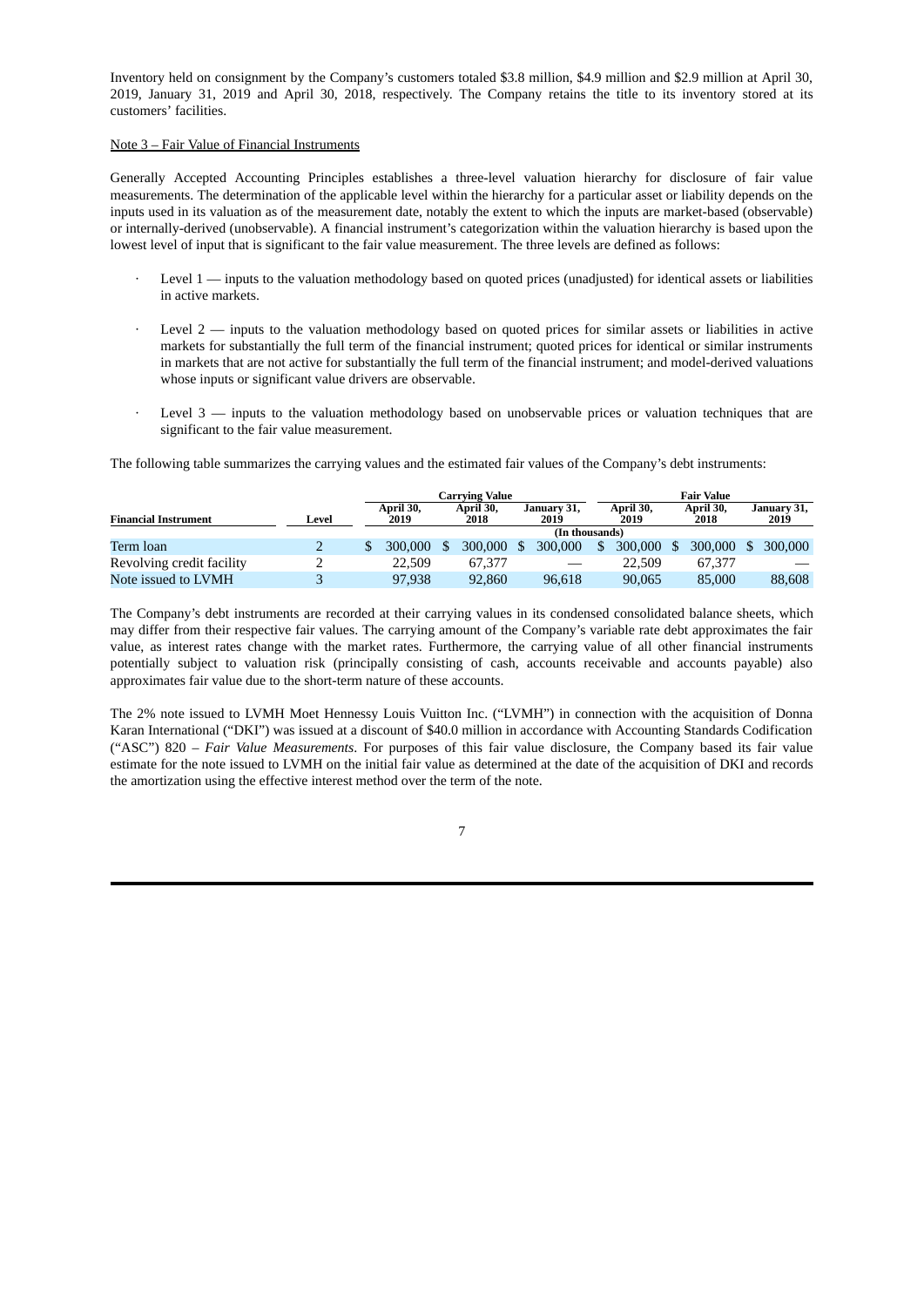#### *Non-Financial Assets and Liabilities*

The Company's non-financial assets, which primarily consist of operating lease assets, goodwill, other intangible assets and property and equipment, are not required to be measured at fair value on a recurring basis and are reported at carrying value. However, whenever events or changes in circumstances indicate that their carrying value may not be fully recoverable (and at least annually for goodwill and indefinite-lived intangible assets), non-financial instruments are assessed for impairment and, if applicable, written down to and recorded at fair value, considering external market participant assumptions. During the three months ended April 30, 2019, the Company recorded a \$9.6 million, net of tax, impairment in connection with the adoption of ASC 842 – *Leases* ("ASC 842") that was recognized through retained earnings.

#### Note 4 – Leases

On February 1, 2019, the Company adopted ASC 842 using the optional transition method to apply the standard as of the effective date and therefore, the standard has not been applied to the comparative periods presented in its financial statements. The Company has elected the transition package of three practical expedients permitted within the standard, which eliminates the requirements to reassess prior conclusions about lease identification, lease classification, and initial direct costs. The hindsight practical expedient, which permits the use of hindsight when determining lease term and impairment of right-of-use assets has not been elected. Further, the Company elected the short-term lease exception policy, permitting it to not apply the recognition requirements of this standard to short-term leases (i.e. leases with terms of 12 months or less) and an accounting policy to account for lease and non-lease components as a single component.

The Company determines whether an arrangement is or contains a lease at contract inception. The Company leases certain retail stores, warehouses, distribution centers, office space, and equipment. Leases with an initial term of 12 months or less are not recorded on the balance sheet. The Company recognizes lease expense for these leases on a straight-line basis over the lease term.

Total rent payable is recorded during the lease term, including rent escalations in which the amount of future rent is certain or fixed on the straight-line basis over the term of the lease (including any rent holiday periods beginning upon control of the premises, and any fixed payments stated in the lease). For leases with an initial term greater than 12 months, a lease liability is recorded on the balance sheet at the present value of future payments discounted at the incremental borrowing rate (discount rate) corresponding with the lease term. An operating lease asset is recorded based on the initial amount of the lease liability, plus any lease payments made to the lessor before or at the lease commencement date and any initial direct costs incurred, less any tenant improvement allowance incentives received. The difference between the minimum rents paid and the straight-line rent (deferred rent) is reflected within the associated operating lease asset.

The lease classification evaluation begins at the commencement date. The lease term used in the evaluation includes the noncancellable period for which the Company has the right to use the underlying asset, together with renewal option periods when the exercise of the renewal option is reasonably certain and failure to exercise such option would result in an economic penalty. All retail store, warehouse, distribution center, and office leases are classified as operating leases. The Company does not have any finance leases. Operating lease expense is generally recognized on a straight-line basis over the lease term.

Certain leases contain provisions that require contingent rent payments based upon sales volume (variable lease cost). Contingent rent is accrued each period as the liabilities are incurred.

Most leases are for a term of one to ten years. Some leases include one or more options to renew, with renewal terms that can extend the lease term from one to ten years. Several of the Company's retail store leases include an option to terminate the lease based on a certain specified sales volume. The exercise of lease renewal and termination options are generally at the Company's sole discretion.

Certain of the Company's lease agreements include rental payments based on a percentage of retail sales over contractual levels and others include rental payments adjusted periodically for inflation. The Company's leases do not contain any material residual value guarantees or material restrictive covenants.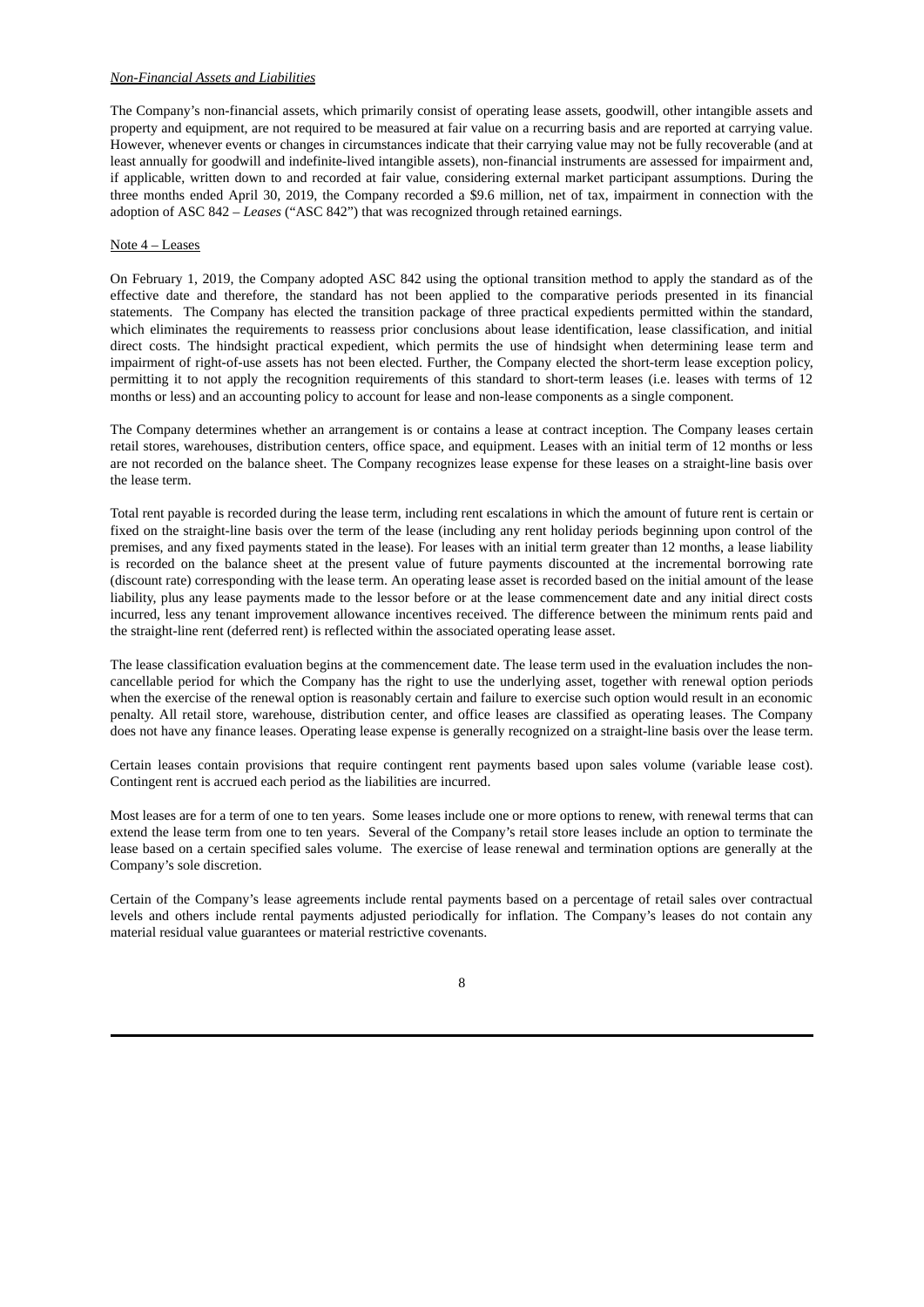The Company's lease assets and liabilities as of April 30, 2019 consist of the following:

| Leases                  | <b>April 30, 2019</b>                  |                |
|-------------------------|----------------------------------------|----------------|
|                         |                                        | (In thousands) |
| Assets                  |                                        |                |
| <b>Operating</b>        | Operating lease assets                 | 320,169        |
| Total lease assets      |                                        | 320,169        |
|                         |                                        |                |
| Liabilities             |                                        |                |
| Current operating       | Current operating lease liabilities    | \$<br>74.761   |
| Noncurrent operating    | Noncurrent operating lease liabilities | 286,663        |
| Total lease liabilities |                                        | \$<br>361.424  |

The Company's leases do not provide the rate of interest implicit in the lease. Therefore, the Company uses its incremental borrowing rate based on the information available at commencement date in determining the present value of lease payments. For transition purposes, the incremental borrowing rate on February 1, 2019 was used for operating leases that commenced prior to that date.

The Company recorded lease costs of \$25 million during the three months ended April 30, 2019. Lease costs are recorded within selling, general and administrative expenses in the Company's condensed consolidated statements of income and comprehensive income. The Company recorded variable lease costs and short-term lease costs of \$2.2 million for the three months ended April 30, 2019. Short-term lease costs are immaterial.

As of April 30, 2019, the Company's maturity of operating lease liabilities in the years ending up to January 31, 2024 and thereafter are as follows:

| Year Ending January 31,            | <b>Amount</b> |                |  |  |  |  |  |
|------------------------------------|---------------|----------------|--|--|--|--|--|
|                                    |               | (In thousands) |  |  |  |  |  |
| 2020                               | S             | 75,311         |  |  |  |  |  |
| 2021                               |               | 88,230         |  |  |  |  |  |
| 2022                               |               | 74,555         |  |  |  |  |  |
| 2023                               |               | 65,751         |  |  |  |  |  |
| 2024                               |               | 53,097         |  |  |  |  |  |
| After 2024                         |               | 86,444         |  |  |  |  |  |
| Total lease payments               |               | 443,388        |  |  |  |  |  |
| Less: Interest                     |               | 81,964         |  |  |  |  |  |
| Present value of lease liabilities | S             | 361,424        |  |  |  |  |  |

As of April 30, 2019, there are no material leases that are legally binding but have not commenced yet.

As of April 30, 2019, the weighted average remaining lease term related to operating leases is 5.3 years. The weighted average discount rate related to operating leases is 7.7%.

Cash paid for amounts included in the measurement of operating lease liabilities is \$26.4 million as of April 30, 2019.

#### Note 5 – Net Income per Common Share

Basic net income per common share has been computed using the weighted average number of common shares outstanding during each period. Diluted net income per share is computed using the weighted average number of common shares and potential dilutive common shares, consisting of unvested restricted stock awards and unexercised stock options outstanding during the period. Approximately 355,900 and 341,700 shares of common stock have been excluded from the diluted net income per share calculation for the three months ended April 30, 2019 and 2018, respectively. In addition, all share based payments outstanding that vest based on the achievement of performance and/or market price conditions, and for which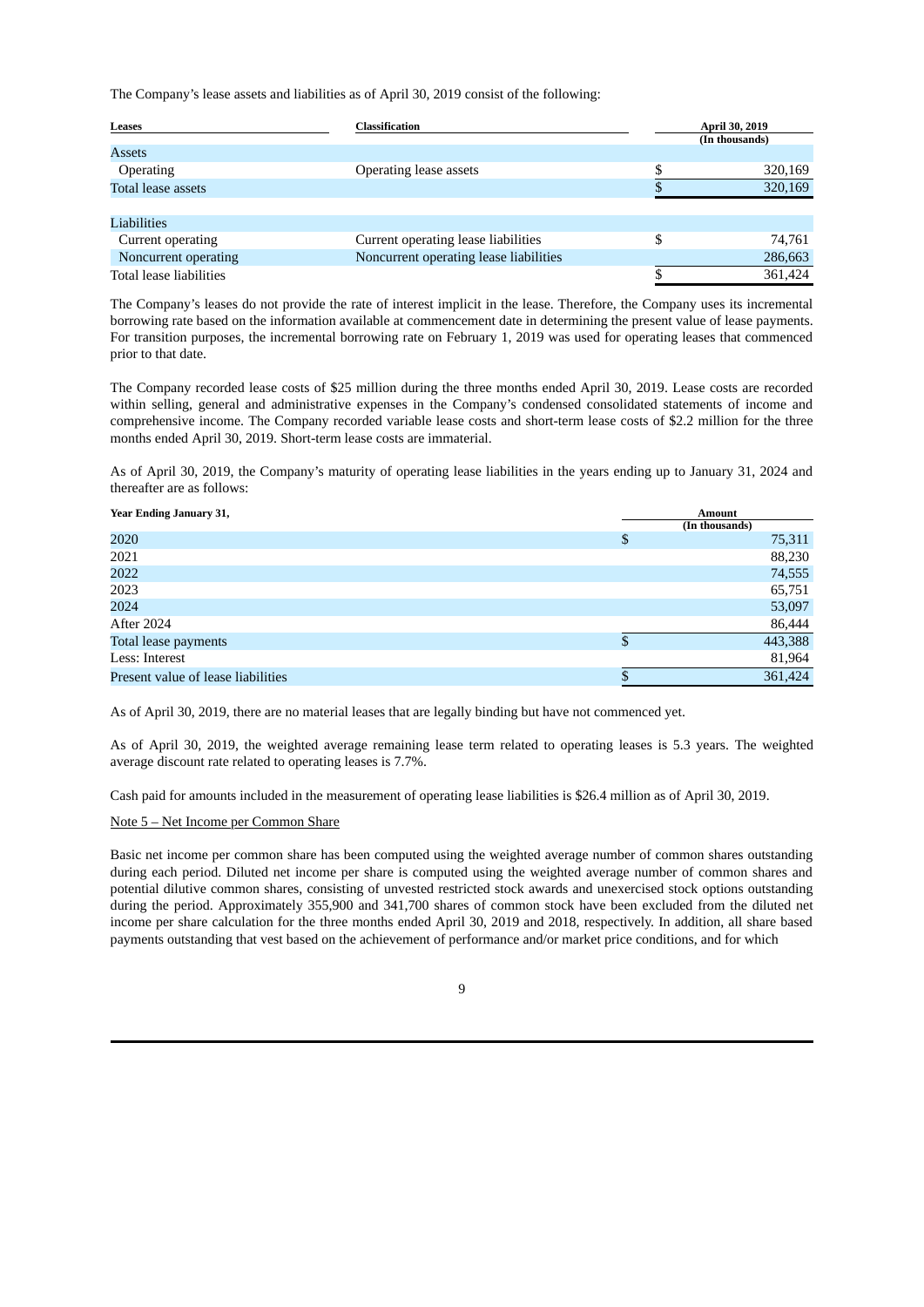the respective performance and/or market price conditions have not been achieved, have been excluded from the diluted per share calculation.

The following table reconciles the numerators and denominators used in the calculation of basic and diluted net income per share:

|                                                   | Three Months Ended April 30,             |      |        |  |  |  |
|---------------------------------------------------|------------------------------------------|------|--------|--|--|--|
|                                                   | 2019                                     | 2018 |        |  |  |  |
|                                                   | (In thousands, except per share amounts) |      |        |  |  |  |
| Net income                                        | \$<br>12,043                             |      | 9,885  |  |  |  |
| Basic net income per share:                       |                                          |      |        |  |  |  |
| Basic common shares                               | 48,781                                   |      | 49,127 |  |  |  |
| Basic net income per share                        | 0.25                                     |      | 0.20   |  |  |  |
|                                                   |                                          |      |        |  |  |  |
| Diluted net income per share:                     |                                          |      |        |  |  |  |
| Basic common shares                               | 48,781                                   |      | 49,127 |  |  |  |
| Diluted restricted stock awards and stock options | 993                                      |      | 1,010  |  |  |  |
| Diluted common shares                             | 49,774                                   |      | 50,137 |  |  |  |
| Diluted net income per share                      | 0.24                                     |      | 0.20   |  |  |  |
|                                                   |                                          |      |        |  |  |  |

Note 6 – Notes Payable

Long-term debt consists of the following:

|                                              | April 30, 2019 | <b>April 30, 2018</b> |   | <b>January 31, 2019</b> |
|----------------------------------------------|----------------|-----------------------|---|-------------------------|
|                                              |                | (In thousands)        |   |                         |
| Term loan                                    | \$<br>300,000  | \$<br>300,000         | S | 300,000                 |
| Revolving credit facility                    | 22,509         | 67,377                |   |                         |
| Note issued to LVMH                          | 125,000        | 125,000               |   | 125,000                 |
| Subtotal                                     | 447,509        | 492,377               |   | 425,000                 |
| Less: Net debt issuance costs <sup>(1)</sup> | (9,360)        | (11, 974)             |   | (10, 014)               |
| Debt discount                                | (27,062)       | (32, 140)             |   | (28, 382)               |
| Total                                        | 411.087        | \$<br>448.263         |   | 386,604                 |

(1) Does not include debt issuance costs, net of amortization, totaling \$6.4 million, \$8.9 million and \$7.1 million as of April 30, 2019, April 30, 2018 and January 31, 2019, respectively, related to the revolving credit facility. These debt issuance costs have been deferred and are classified in prepaid expenses and other current assets in the accompanying Condensed Consolidated Balance Sheets in accordance with Accounting Standards Update ("ASU") 2015-15.

#### *Term Loan*

In connection with the acquisition of DKI, the Company borrowed \$350.0 million under a senior secured term loan facility (the "Term Loan"). On December 1, 2016, the Company prepaid \$50.0 million in principal amount of the Term Loan. The Term Loan will mature in December 2022.

Interest on the outstanding principal amount of the Term Loan accrues at a rate equal to the London Interbank Offered Rate ("LIBOR"), subject to a 1% floor, plus an applicable margin of 5.25% or an alternate base rate (defined as the greatest of (i) the "prime rate" as published by the Wall Street Journal from time to time, (ii) the federal funds rate plus 0.5% or (iii) the LIBOR rate for a borrowing with an interest period of one month) plus 4.25%, per annum, payable in cash. As of April 30, 2019, interest under the Term Loan was being paid at an average rate of 7.76% per annum.

The Term Loan is secured by certain assets of the Company and certain of its subsidiaries. The Term Loan is required to be prepaid with the proceeds of certain asset sales if such proceeds are not applied as required by the Term Loan within certain specified deadlines. The Term Loan contains covenants that restrict the Company's ability to, among other things, incur additional debt, sell or dispose certain assets, make certain investments, incur liens and enter into acquisitions. This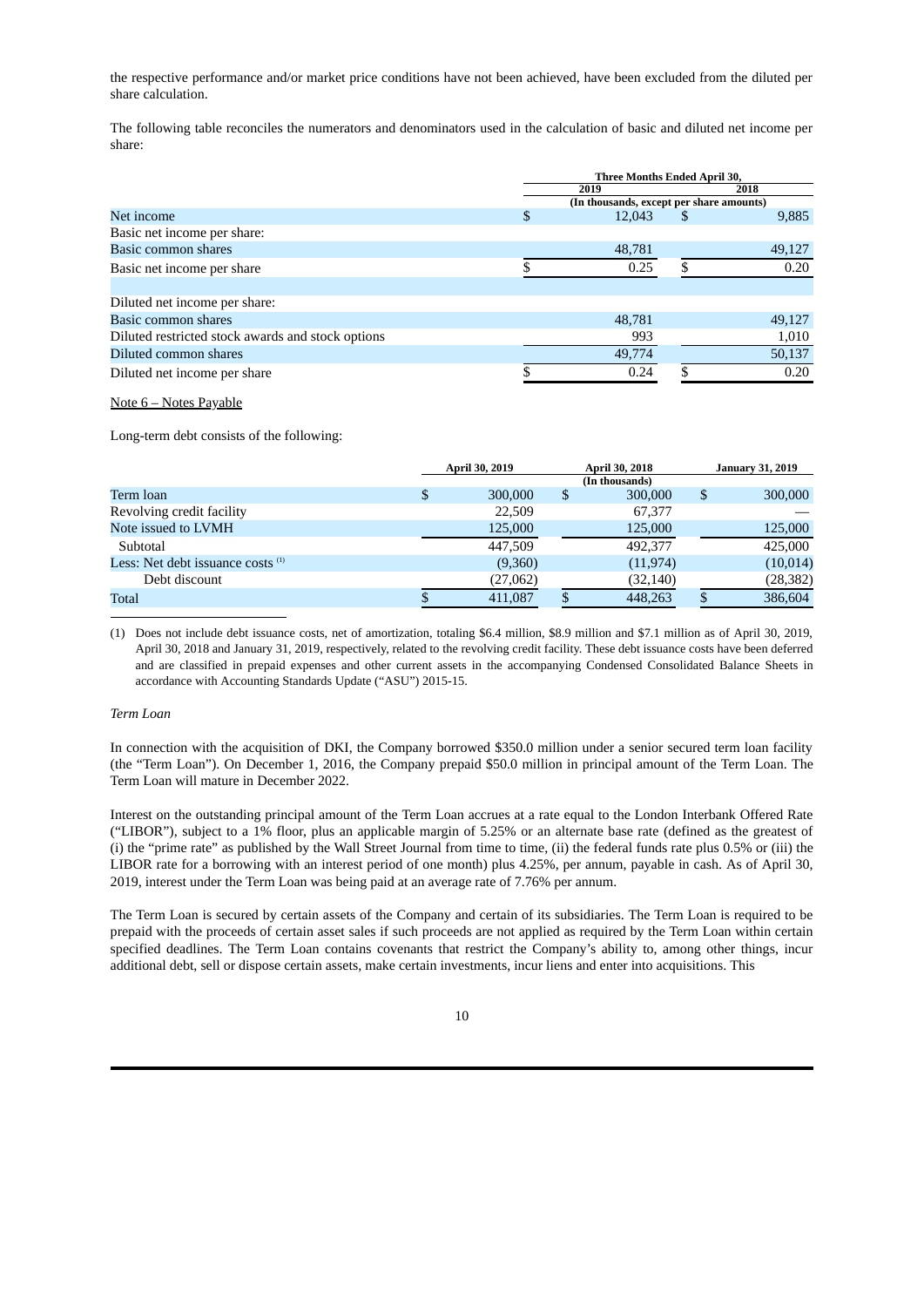loan also includes a mandatory prepayment provision based on excess cash flow as defined within the agreement. A first lien leverage covenant requires the Company to maintain a level of debt to EBITDA at a ratio as defined over the term of the agreement. As of April 30, 2019, the Company was in compliance with these covenants.

# *Revolving Credit Facility*

Upon closing of the acquisition of DKI, the Company's prior credit agreement was refinanced and replaced by a \$650 million amended and restated credit agreement (the "revolving credit facility"). Amounts available under the revolving credit facility are subject to borrowing base formulas and over advances as specified in the revolving credit facility agreement. Borrowings bear interest, at the Company's option, at LIBOR plus a margin of 1.25% to 1.75% or an alternate base rate (defined as the greatest of (i) the "prime rate" of JPMorgan Chase Bank, N.A. from time to time, (ii) the federal funds rate plus 0.5% or (iii) the LIBOR rate for a borrowing with an interest period of one month) plus a margin of 0.25% to 0.75%, with the applicable margin determined based on the availability under the revolving credit facility agreement. As of April 30, 2019, interest under the revolving credit agreement was being paid at an average rate of 4.52% per annum. The revolving credit facility has a five-year term ending December 1, 2021. In addition to paying interest on any outstanding borrowings under the revolving credit facility, the Company is required to pay a commitment fee to the lenders under the credit agreement with respect to the unutilized commitments. The commitment fee accrues at a rate equal to 0.25% per annum on the average daily amount of the available commitments.

As of April 30, 2019, the Company had \$22.5 million of borrowings outstanding under the revolving credit facility, all of which are classified as long-term liabilities. As of April 30, 2019, there were outstanding trade and standby letters of credit amounting to \$14.7 million and \$3.4 million, respectively.

# *LVMH Note*

As part of the consideration for the acquisition of DKI, the Company issued to LVMH a junior lien secured promissory note in the principal amount of \$125.0 million (the "LVMH Note") that bears interest at the rate of 2% per year. \$75.0 million of the principal amount of the LVMH Note is due and payable on June 1, 2023 and \$50.0 million of such principal amount is due and payable on December 1, 2023. Accounting Standards Codification ("ASC") 820 - Fair Value Measurements requires the note to be recorded at fair value at issuance. As a result, the Company recorded a \$40.0 million debt discount. This discount is being amortized as interest expense using the effective interest method over the term of the LVMH Note.

#### Note 7 – Revenue Recognition

#### *Disaggregation of Revenue*

In accordance with ASC 606, the Company elected to disclose its revenues by segment. Each segment has its own characteristics with respect to the timing of revenue recognition and the type of customer. In addition, disaggregating revenues using a segment basis is consistent with how the Company's Chief Operating Decision Maker manages the Company. The Company identified the wholesale operations segment and the retail operations segment as distinct sources of revenue.

*Wholesale Operations Segment.* Wholesale revenues include sales of products to retailers under owned, licensed and private label brands, as well as sales related to the Vilebrequin business. Wholesale revenues from sales of products are recognized when control transfers to the customer. The Company considers control to have been transferred when the Company has transferred physical possession of the product, the Company has a right to payment for the product, the customer has legal title to the product and the customer has the significant risks and rewards of the product. Wholesale revenues are adjusted by variable considerations arising from implicit or explicit obligations. Wholesale revenues also include royalty revenues from license agreements related to our owned trademarks including DKNY, Donna Karan, Vilebrequin, G.H. Bass and Andrew Marc. As of April 30, 2019, revenues from license agreements represented an insignificant portion of wholesale revenues.

*Retail Operations Segment.* Retail store revenues are generated by direct sales to consumers through company-operated stores and product sales through the Company's owned websites for the DKNY, Donna Karan, Wilsons, G.H. Bass, Andrew Marc and Karl Lagerfeld Paris businesses. Retail stores primarily consist of Wilsons Leather, G.H. Bass and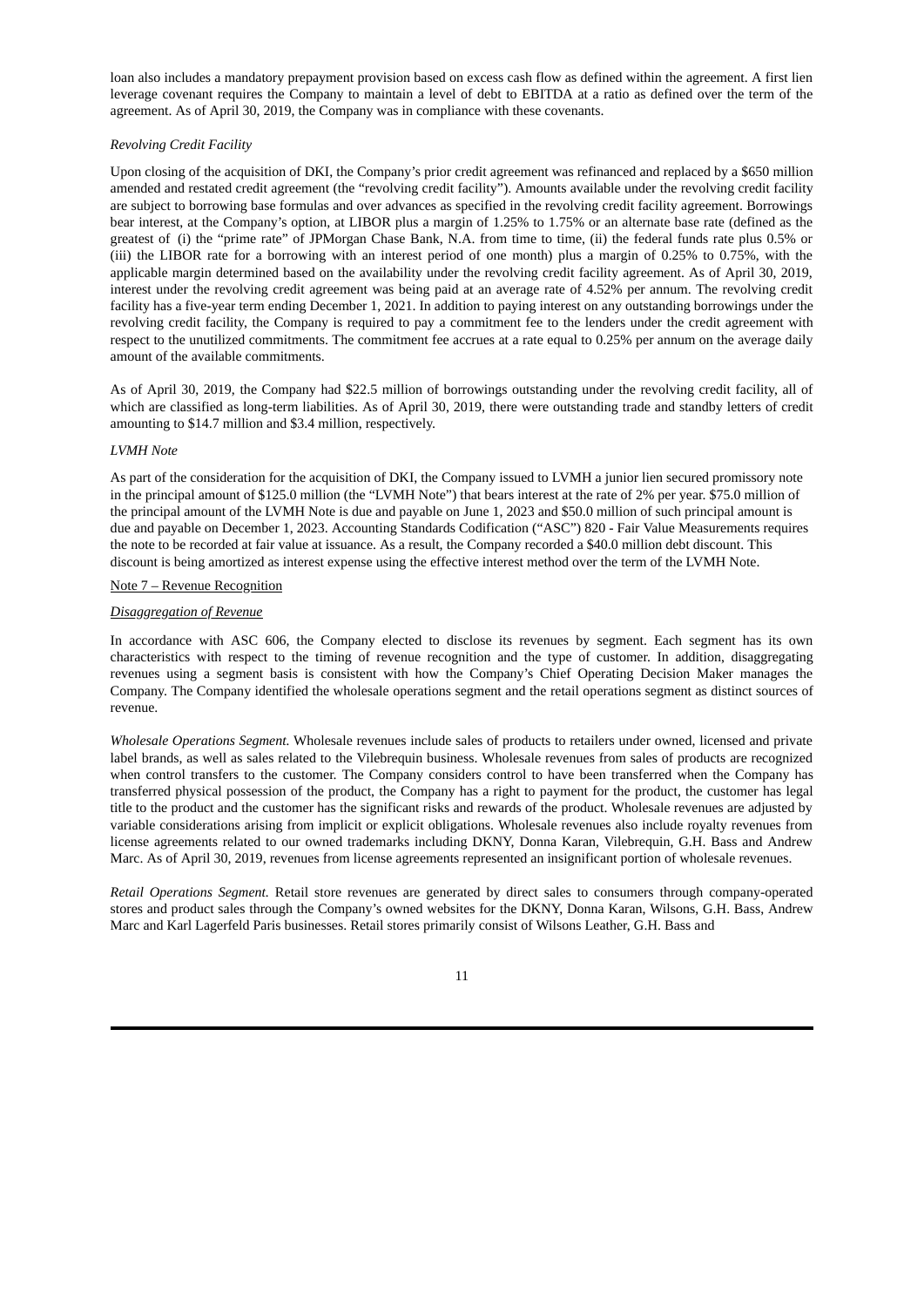DKNY retail stores, substantially all of which are operated as outlet stores. Retail operations segment revenues are recognized at the point of sale when the customer takes possession of the goods and tenders payment. E-commerce revenues primarily consist of sales to consumers through the Company's e-commerce platforms. E-commerce revenue is recognized when a customer takes possession of the goods. Retail sales are recorded net of applicable sales tax.

#### *Contract Liabilities*

The Company's contract liabilities, which are recorded within accrued expenses in the accompanying Condensed Consolidated Balance Sheets, primarily consist of gift card liabilities and advance payments from licensees. In some of its retail concepts, the Company also offers a limited loyalty program where customers accumulate points redeemable for cash discount certificates that expire 90 days after issuance. Total contract liabilities were \$6.3 million, \$1.8 million and \$6.4 million at April 30, 2019, April 30, 2018 and January 31, 2019, respectively. The Company recognized \$4.3 million in revenue for the three months ended April 30, 2019, which related to contract liabilities that existed at January 31, 2019. The Company recognized \$3.3 million in revenue for the three months ended April 30, 2018, which related to contract liabilities that existed at January 31, 2018. There were no contract assets recorded as of April 30, 2019, April 30, 2018 and January 31, 2019. Substantially all of the advance payments from licenses as of April 30, 2019 are expected to be recognized as revenue within the next twelve months.

### Note 8 – Segments

The Company has two reportable segments: wholesale operations and retail operations. The wholesale operations segment includes sales of products under the Company's owned, licensed and private label brands, as well as sales related to the Vilebrequin business. Wholesale revenues also include royalty revenues from license agreements related to our owned trademarks including Donna Karan, DKNY, Vilebrequin, G.H. Bass and Andrew Marc. The retail operations segment consists primarily of the Wilsons Leather, G.H. Bass and DKNY stores, as well as a smaller number of Karl Lagerfeld Paris and Calvin Klein Performance stores. Sales through the Company's owned websites, with the exception of Vilebrequin, are also included in the retail operations segment.

The following segment information is presented for the three-month periods indicated below:

|                                              | Three Months Ended April 30, 2019 |               |          |                |                            |    |         |  |  |
|----------------------------------------------|-----------------------------------|---------------|----------|----------------|----------------------------|----|---------|--|--|
|                                              | Wholesale                         |               | Retail   |                | Elimination <sup>(1)</sup> |    | Total   |  |  |
|                                              |                                   |               |          | (In thousands) |                            |    |         |  |  |
| Net sales                                    | \$                                | 570,639<br>\$ | 81,904   |                | (18,991)                   | -S | 633,552 |  |  |
| Cost of goods sold                           |                                   | 371,580       | 44,899   |                | (18,991)                   |    | 397,488 |  |  |
| Gross profit                                 |                                   | 199,059       | 37,005   |                |                            |    | 236,064 |  |  |
| Selling, general and administrative expenses |                                   | 147,258       | 54,601   |                |                            |    | 201,859 |  |  |
| Depreciation and amortization                |                                   | 7,522         | 1,951    |                |                            |    | 9,473   |  |  |
| Gain on lease terminations                   |                                   |               | (829)    |                |                            |    | (829)   |  |  |
| Operating profit (loss)                      |                                   | 44,279<br>S.  | (18,718) |                |                            |    | 25,561  |  |  |

|                                              | Three Months Ended April 30, 2018 |                |        |           |                   |           |  |         |
|----------------------------------------------|-----------------------------------|----------------|--------|-----------|-------------------|-----------|--|---------|
|                                              | Wholesale                         |                | Retail |           | Elimination $(1)$ |           |  | Total   |
|                                              |                                   | (In thousands) |        |           |                   |           |  |         |
| Net sales                                    | \$                                | 527,673        |        | 104,519   |                   | (20, 449) |  | 611,743 |
| Cost of goods sold                           |                                   | 341,575        |        | 56,090    |                   | (20, 449) |  | 377,216 |
| Gross profit                                 |                                   | 186,098        |        | 48.429    |                   |           |  | 234,527 |
| Selling, general and administrative expenses |                                   | 136.413        |        | 65,658    |                   |           |  | 202,071 |
| Depreciation and amortization                |                                   | 7,136          |        | 2,244     |                   |           |  | 9,380   |
| Operating profit (loss)                      |                                   | 42,549         |        | (19, 473) |                   |           |  | 23,076  |

(1) Represents intersegment sales to the Company's retail operations segment.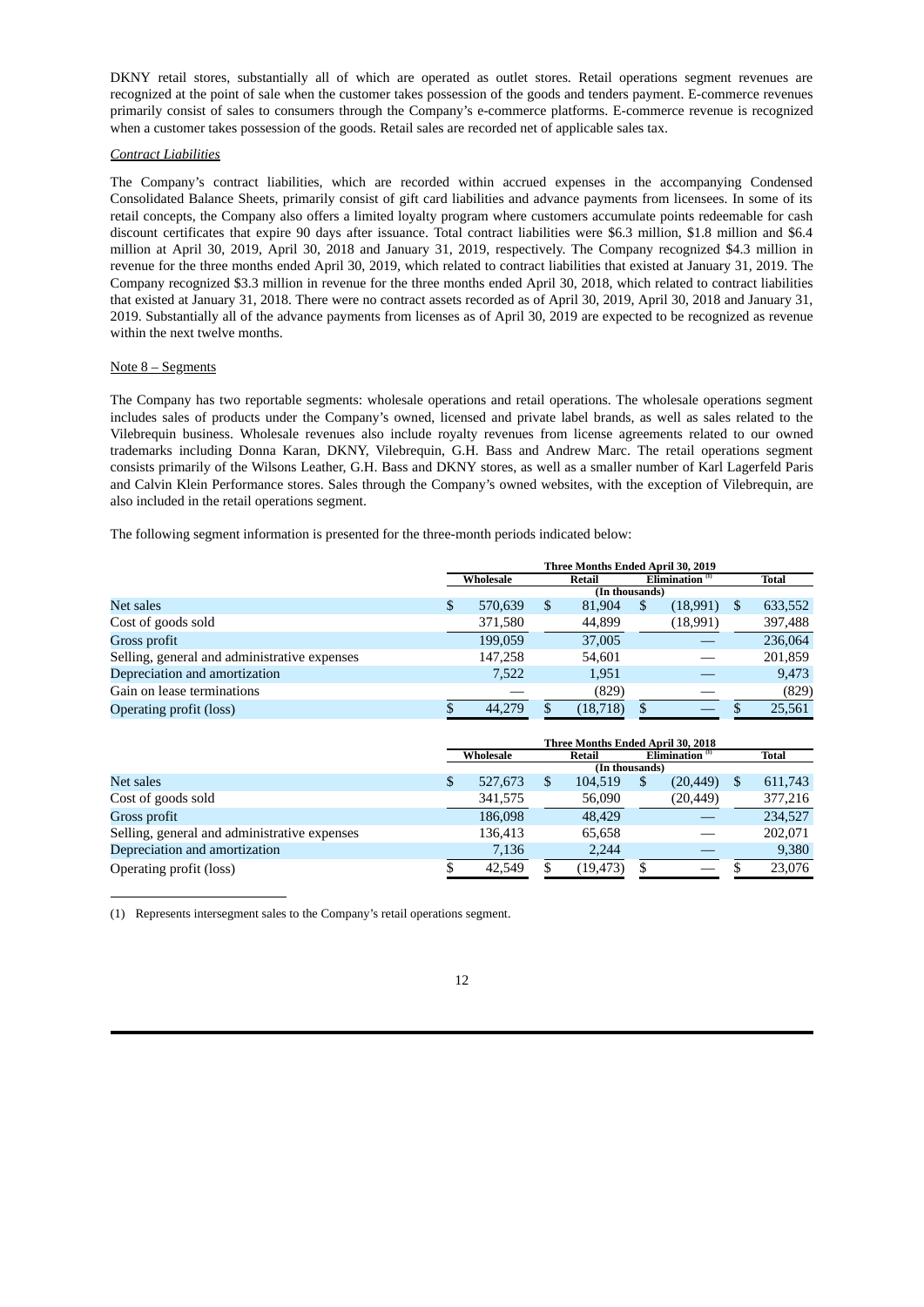The total assets for each of the Company's reportable segments, as well as assets not allocated to a segment, are as follows:

|              |     | April 30, 2019 |    | <b>April 30, 2018</b> |  | <b>January 31, 2019</b> |  |
|--------------|-----|----------------|----|-----------------------|--|-------------------------|--|
|              |     |                |    | (In thousands)        |  |                         |  |
| Wholesale    | \$. | 1,813,238      | \$ | 1,655,714             |  | 1,834,610               |  |
| Retail       |     | 376.619        |    | 211.475               |  | 190,996                 |  |
| Corporate    |     | 256,687        |    | 173,374               |  | 182,452                 |  |
| Total assets |     | 2.446.544      | \$ | 2,040,563             |  | 2,208,058               |  |

Note 9 – Stockholders' Equity

|                                          | Common | <b>Additional</b><br>Paid-In |   | Accumulated<br>Other<br>Comprehensive | Retained        | Common<br><b>Stock</b><br><b>Held In</b> |             |
|------------------------------------------|--------|------------------------------|---|---------------------------------------|-----------------|------------------------------------------|-------------|
|                                          | Stock  | <b>Capital</b>               |   | Loss                                  | <b>Earnings</b> | <b>Treasury</b>                          | Total       |
|                                          |        |                              |   | (In thousands)                        |                 |                                          |             |
| Balance as of January 31, 2019           | 264    | \$464,112                    | S | (15, 194)                             | \$758,881       | \$(19,054)                               | \$1,189,009 |
| Equity awards exercised/vested, net      |        | (5,818)                      |   |                                       |                 | 5,858                                    | 40          |
| Share-based compensation expense         |        | 4.227                        |   |                                       |                 |                                          | 4,227       |
| Taxes paid for net share settlements     |        | (5,686)                      |   |                                       |                 |                                          | (5,686)     |
| Other comprehensive loss, net            |        |                              |   | (3,227)                               |                 |                                          | (3,227)     |
| Cumulative effect of adoption of ASC 842 |        |                              |   |                                       | (9,580)         |                                          | (9,580)     |
| Net income                               |        |                              |   |                                       | 12.043          |                                          | 12,043      |
| Balance as of April 30, 2019             | 264    | \$456,835                    |   | (18, 421)                             | \$761,344       | \$(13, 196)                              | \$1,186,826 |

|                                          | Paid-In<br>Common<br><b>Capital</b><br>Stock |     | <b>Additional</b> | Accumulated<br>Other<br>Comprehensive<br>Loss | Retained<br>Earnings | Common<br><b>Stock</b><br>Held In<br><b>Treasury</b> |       | Total       |
|------------------------------------------|----------------------------------------------|-----|-------------------|-----------------------------------------------|----------------------|------------------------------------------------------|-------|-------------|
| Balance as of January 31, 2018           | \$.                                          | 245 | \$451,844         | \$<br>(In thousands)<br>(5,522)               | \$674,542            | S                                                    | (420) | \$1,120,689 |
| Equity awards exercised/vested, net      |                                              | 17  | (98)              |                                               |                      |                                                      | 137   | 56          |
| Share-based compensation expense         |                                              |     | 3,774             |                                               |                      |                                                      |       | 3,774       |
| Taxes paid for net share settlements     |                                              |     | (1,085)           |                                               |                      |                                                      |       | (1,085)     |
| Other comprehensive gain, net            |                                              |     | (37)              | 3,436                                         | (66)                 |                                                      |       | 3,333       |
| Cumulative effect of adoption of ASC 606 |                                              |     |                   |                                               | (53, 728)            |                                                      |       | (53, 728)   |
| Net income                               |                                              |     |                   |                                               | 9,885                |                                                      |       | 9,885       |
| Balance as of April 30, 2018             |                                              | 262 | \$454,398         | (2,086)                                       | \$630.633            |                                                      | (283) | \$1,082,924 |

For the three months ended April 30, 2019, the Company issued no shares of common stock and utilized 207,325 shares of treasury stock in connection with the vesting of equity awards. For the three months ended April 30, 2018, the Company issued 6,000 shares of common stock and utilized 34,515 shares of treasury stock in connection with the exercise or vesting of equity awards.

### Note 10 – Canadian Customs Duty Examination

In October 2017, the Canada Border Service Agency ("CBSA") issued a final audit report to G-III Apparel Canada ULC ("G-III Canada"), a wholly-owned subsidiary of the Company. The report challenged the valuation used by G-III Canada for certain goods imported into Canada. The period covered by the examination is February 1, 2014 through the date of the final report, October 27, 2017. The CBSA has requested G-III Canada to reassess its customs entries for that period using the price paid or payable by the Canadian retail customers for certain imported goods rather than the price paid by G-III Canada to the vendor. The CBSA has also requested that G-III Canada change the valuation method used to pay duties with respect to goods imported in the future.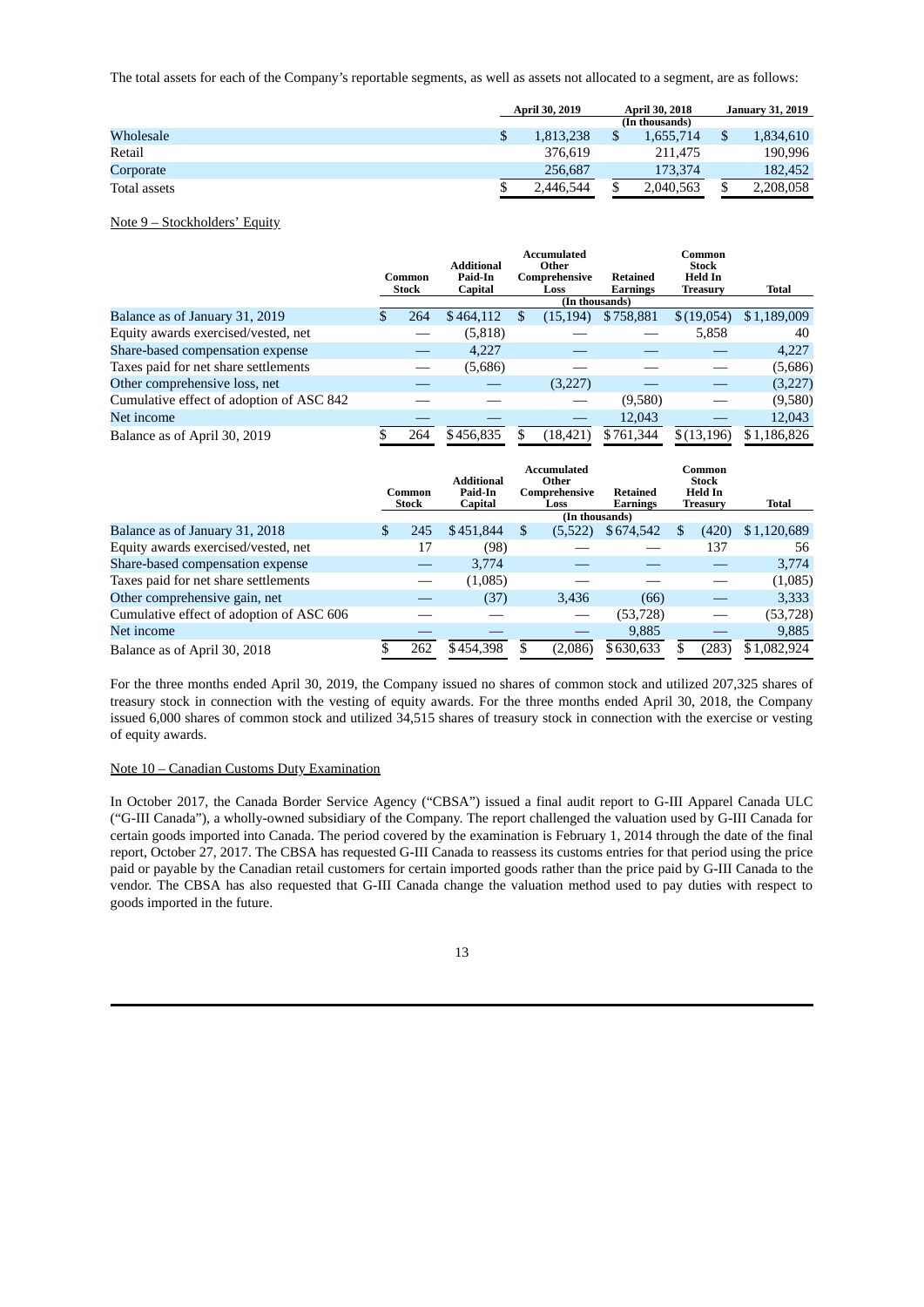In March 2018, G-III Canada provided a bond to guarantee payment to the CBSA for additional duties payable as a result of the reassessment required by the final audit report. The Company secured a bond in the amount of CAD\$26.9 million (\$20.9 million) representing customs duty and interest through December 31, 2017 that is claimed to be owed to the CBSA. In March 2018, the Company amended the duties filed for the month of January 2018 based on the new valuation method. This amount was paid to the CBSA. Beginning February 1, 2018, the Company began paying duties based on the new valuation method. Expense amounts deferred for the three months ended April 30, 2019, related to the higher dutiable values, were CAD\$1.6 million (\$1.2 million). Cumulative expense amounts deferred through April 30, 2019, related to the higher dutiable values, were CAD\$12.4 million (\$9.2 million).

G-III Canada, based on the advice of counsel, believes it has positions that support its ability to receive a refund of amounts claimed to be owed to the CBSA on appeal and intends to vigorously contest the findings of the CBSA. G-III Canada filed its appeal with the CBSA in May 2018.

Effective June 1, 2019, G-III commenced paying based on the dutiable value of G-III Canada's imports based on the preaudit levels. G-III will continue to defer the additional duty paid through the month of May 2019 pending the final outcome of the appeal.

Note 11 – Recent Adopted and Issued Accounting Pronouncements

#### *Recently Adopted Accounting Guidance*

In February 2016, the FASB issued ASU 2016-02, "Leases (Topic 842)." ASU 2016‑02 requires that a lessee recognize in the statement of financial position a liability to make lease payments (the lease liability) and a right-of-use asset representing its right to use the underlying asset for the lease term (other than leases that meet the definition of a short-term lease). The liability will be equal to the present value of lease payments. The asset will be based on the liability, subject to certain adjustments. The Company adopted ASU 2016-02 during the first quarter of fiscal 2020 using the optional transition method to apply the standard as of the effective date. As a result of adopting this standard, as of February 1, 2019, the Company recognized operating lease liabilities of \$384.5 million and corresponding operating lease assets of \$341.2 million. In addition, the Company recorded a \$9.6 million impairment of the operating lease assets, net of tax, at adoption. The impairment was recorded as a reduction to retained earnings.

In June 2018, the FASB issued ASU 2018‑07, "FASB Simplifies Guidance on Nonemployee Share-Based Payments", which supersedes ASC 505‑50 and expands the scope of ASC 718 to include all share-based payment arrangements related to the acquisition of goods and services from both nonemployees and employees. As a result, most of the guidance in ASC 718 associated with employee share-based payments, including most of its requirements related to classification and measurement, applies to nonemployee share-based payment arrangements. The Company adopted ASU 2018‑07 during the first quarter of fiscal 2020. The adoption did not have an impact on the Company's condensed consolidated financial statements.

In February 2018, the FASB issued ASU 2018‑02, "Income Statement — Reporting Comprehensive Income (Topic 220): Reclassification of Certain Tax Effects from Accumulated Other Comprehensive Income", which provides financial statement preparers with an option to reclassify stranded tax effects within accumulated other comprehensive income to retained earnings in each period in which the effect of the change in the U.S. federal corporate income tax rate (or portion thereof) in the Tax Cut and Jobs Act is recorded. The Company adopted ASU 2018‑02 during the first quarter of fiscal 2020. The adoption did not have an impact on the Company's condensed consolidated financial statements.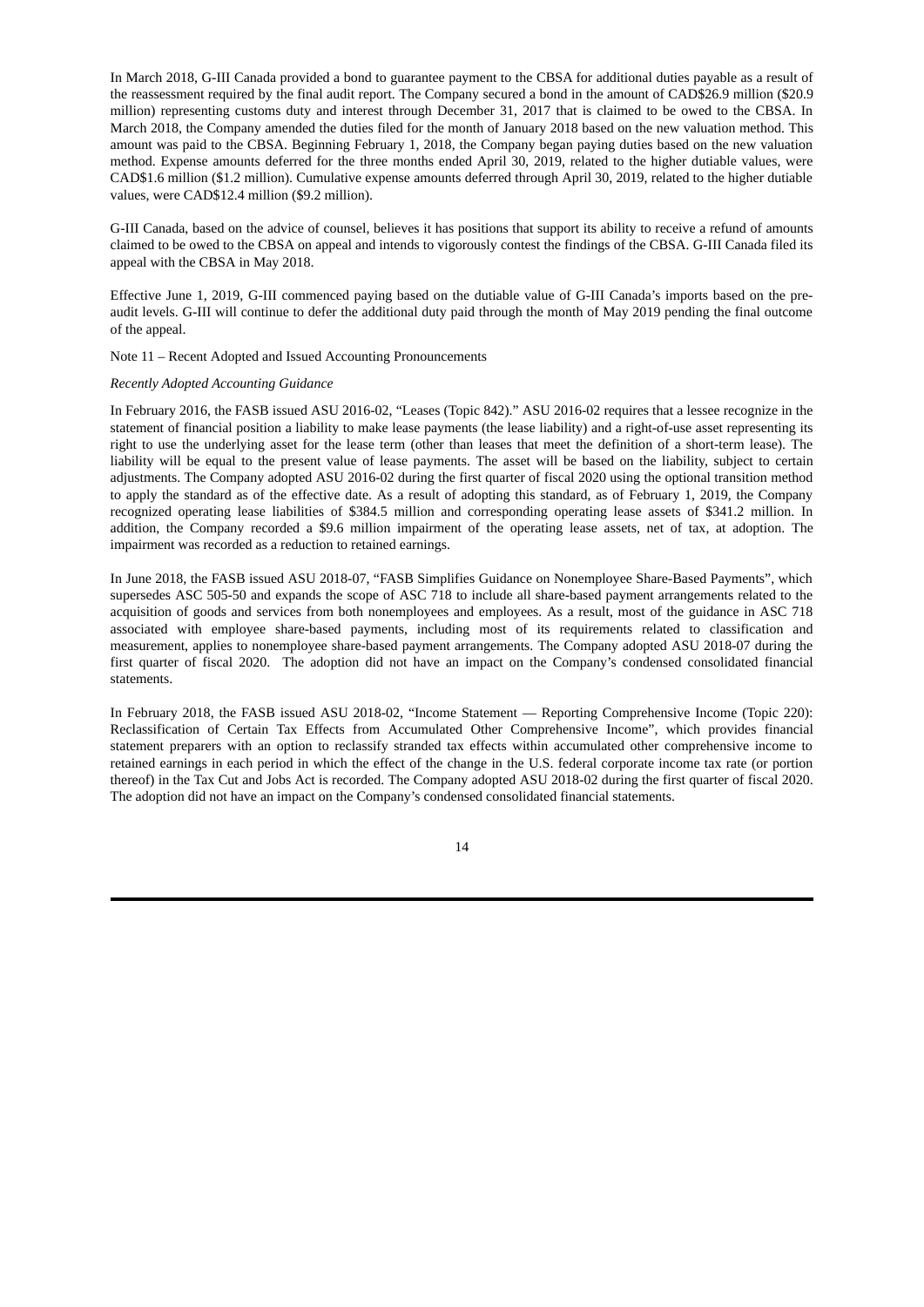#### *Issued Accounting Guidance Being Evaluated for Adoption*

In August 2018, the FASB issued ASU 2018-13, "Fair Value Measurement (Topic 820): Disclosure Framework – Changes to the Disclosure Requirements for Fair Value Measurement," which makes a number of changes meant to add, modify or remove certain disclosure requirements associated with the movement among or hierarchy associated with Level 1, Level 2 and Level 3 fair value measurements. The amendments in ASU 2018-13 modify the disclosure requirements with respect to fair value measurements based on the concepts in FASB Concepts Statement, Conceptual Framework for Financial Reporting —Chapter 8: Notes to Financial Statements, including the consideration of costs and benefits. The amendments to changes in unrealized gains and losses, the range and weighted average of significant unobservable inputs used to develop Level 3 fair value measurements, and the narrative description of measurement uncertainty should be applied prospectively for only the most recent interim or annual period presented in the initial fiscal year of adoption. All other amendments should be applied retrospectively to all periods presented upon their effective date. The amendments are effective for all entities for fiscal years beginning after December 15, 2019, and interim periods within those fiscal years, with early adoption permitted. The Company is currently evaluating the potential impact of ASU 2018-13 on its consolidated financial statements.

| P.           |
|--------------|
| I<br>×<br>۰, |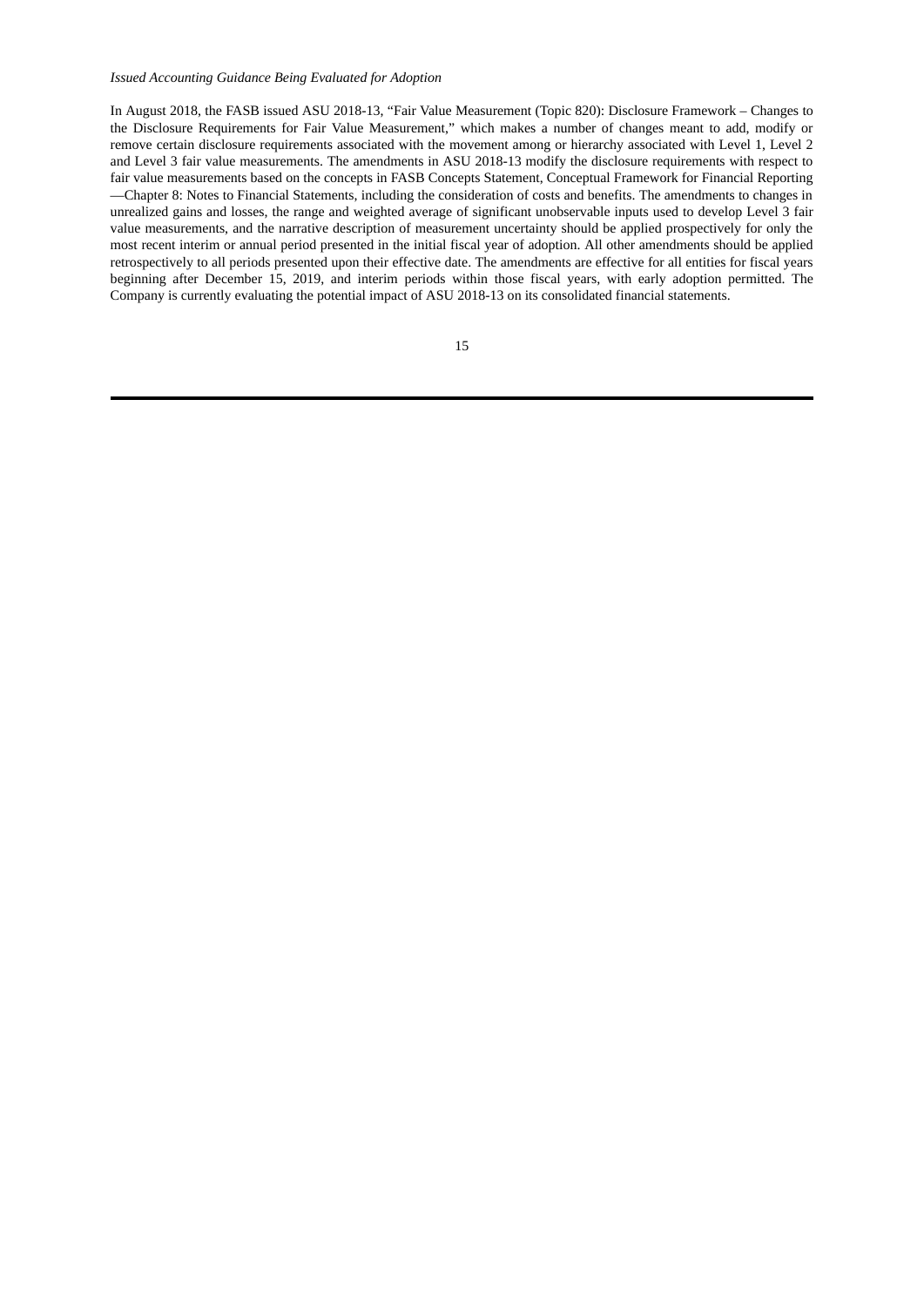#### <span id="page-15-0"></span>**Item 2. Management's Discussion and Analysis of Financial Condition and Results of Operations.**

Unless the context otherwise requires, "G-III", "us", "we" and "our" refer to G-III Apparel Group, Ltd. and its subsidiaries. References to fiscal years refer to the year ended or ending on January 31 of that year. For example, our fiscal year ending January 31, 2020 is referred to as "fiscal 2020". Vilebrequin, KLH, KLNA and Fabco report results on a calendar year basis rather than on the January 31 fiscal year basis used by G-III. Accordingly, the results of Vilebrequin, KLH, KLNA and Fabco are, and will be, included in our financial statements for the quarter ended or ending closest to G-III's fiscal quarter. For example, with respect to our results for the three-month period ended April 30, 2019, the results of Vilebrequin, KLH, KLNA and Fabco are included for the three-month period ended March 31, 2019. We account for our investment in KLH, KLNA and Fabco using the equity method of accounting. The Company's retail operations segment uses a 52/53‑week fiscal year. The Company's three-month periods ended April 30, 2019 and 2018 were both a 13‑week fiscal quarter for the retail operations segment. For fiscal 2020 and 2019, the retail operations segment three month periods ended on May 4, 2019 and May 5, 2018, respectively.

Various statements contained in this Form 10‑Q, in future filings by us with the SEC, in our press releases and in oral statements made from time to time by us or on our behalf constitute "forward-looking statements" within the meaning of the Private Securities Litigation Reform Act of 1995. Forward-looking statements are based on current expectations and are indicated by words or phrases such as "anticipate," "estimate," "expect," "will," "project," "we believe," "is or remains optimistic," "currently envisions," "forecasts," "goal" and similar words or phrases and involve known and unknown risks, uncertainties and other factors that may cause actual results, performance or achievements to be materially different from the future results, performance or achievements expressed in or implied by such forward-looking statements. Forward-looking statements also include representations of our expectations or beliefs concerning future events that involve risks and uncertainties, including, but not limited to the following:

- our dependence on licensed products;
- our dependence on the strategies and reputation of our licensors;
- · costs and uncertainties with respect to expansion of our product offerings;
- the performance of our products at retail and customer acceptance of new products;
- retail customer concentration;
- risks of doing business abroad;
- price, availability and quality of materials used in our products;
- the need to protect our trademarks and other intellectual property;
- risks relating to our retail business;
- dependence on existing management;
- our ability to make strategic acquisitions and possible disruptions from acquisitions;
- need for additional financing;
- seasonal nature of our business:
- our reliance on foreign manufacturers;
- the need to successfully upgrade, maintain and secure our information systems;
- data security or privacy breaches;
- the impact of the current economic and credit environment on us, our customers, suppliers and vendors;
- the effects of competition in the markets in which we operate, including from e-commerce retailers;
- the redefinition of the retail store landscape in light of widespread retail store closings, the bankruptcy of a number of prominent retailers and the impact of online apparel purchases and innovations by e-commerce retailers;
- consolidation of our retail customers;
- the impact on our business of the imposition of tariffs by the United States government and the escalation of trade tensions between countries;
- additional legislation and/or regulation in the United States or around the world;
- our ability to import products in a timely and cost effective manner;
- our ability to continue to maintain our reputation;
- fluctuations in the price of our common stock;
- potential effect on the price of our common stock if actual results are worse than financial forecasts;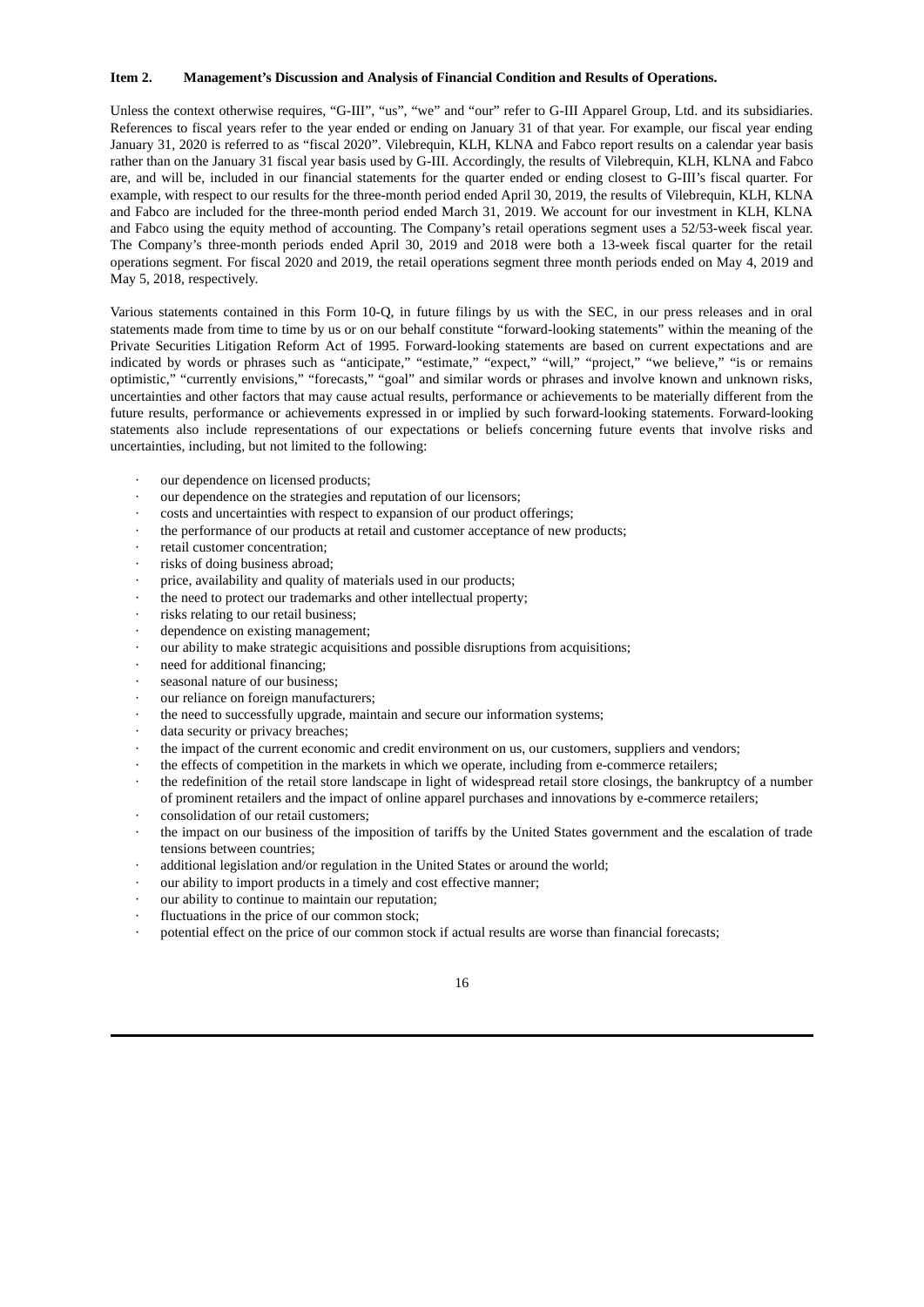- the effect of regulations applicable to us as a U.S. public company; and
- · our ability to successfully implement our business strategies to realize the anticipated benefits of the acquisition of Donna Karan International Inc. ("DKI")

Any forward-looking statements are based largely on our expectations and judgments and are subject to a number of risks and uncertainties, many of which are unforeseeable and beyond our control. A detailed discussion of significant risk factors that have the potential to cause our actual results to differ materially from our expectations is described under the heading "Risk Factors" in our Annual Report on Form 10‑K for the year ended January 31, 2019. We undertake no obligation to publicly update or revise any forward-looking statements, whether as a result of new information, future events or otherwise, except as required by law.

### **Overview**

G-III designs, sources and markets an extensive range of apparel, including outerwear, dresses, sportswear, swimwear, women's suits and women's performance wear, as well as women's handbags, footwear, small leather goods, cold weather accessories and luggage. G-III has a substantial portfolio of more than 30 licensed and proprietary brands, anchored by five global power brands: DKNY, Donna Karan, Calvin Klein, Tommy Hilfiger and Karl Lagerfeld Paris. We are not only licensees, but also brand owners, and we distribute our products through multiple brick and mortar and online channels.

Our own proprietary brands include DKNY, Donna Karan, Vilebrequin, G.H. Bass, Andrew Marc, Marc New York, Eliza J and Jessica Howard. We sell products under an extensive portfolio of well-known licensed brands, including Calvin Klein, Tommy Hilfiger, Karl Lagerfeld Paris, Kenneth Cole, Cole Haan, Guess?, Vince Camuto, Levi's and Dockers. Through our team sports business, we have licenses with the National Football League, National Basketball Association, Major League Baseball, National Hockey League, Starter and over 150 U.S. colleges and universities. We also sell products under private retail labels for retailers such as Costco, Ross Stores and Nordstrom.

We operate in fashion markets that are intensely competitive. Our ability to continuously evaluate and respond to changing consumer demands and tastes, across multiple market segments, distribution channels and geographic areas is critical to our success. Although our portfolio of brands is aimed at diversifying our risks in this regard, misjudging shifts in consumer preferences could have a negative effect on our business. Our success in the future will depend on our ability to design products that are accepted in the marketplace, source the manufacture of our products on a competitive basis, and continue to diversify our product portfolio and the markets we serve.

#### *Segments*

We report based on two segments: wholesale operations and retail operations.

Our wholesale operations segment includes sales of products to retailers under owned, licensed and private label brands, as well as sales related to the Vilebrequin business. Wholesale revenues also include royalty revenues from license agreements related to our owned trademarks including DKNY, Donna Karan, Vilebrequin, G.H. Bass and Andrew Marc.

Our retail operations segment includes direct sales to consumers through company-operated stores and product sales through our owned websites for the DKNY, Donna Karan, Wilsons, G.H. Bass, Andrew Marc and Karl Lagerfeld Paris businesses. Our retail operations segment consists primarily of our Wilsons Leather, G.H. Bass and DKNY stores, substantially all of which are operated as outlet stores, as well as a smaller number of Karl Lagerfeld Paris and Calvin Klein Performance stores. As of April 30, 2019, we operated 134 Wilsons Leather stores, 107 G.H. Bass stores, 40 DKNY stores, 11 Karl Lagerfeld Paris stores and 4 Calvin Klein Performance stores.

#### *Licensed Products*

The sale of licensed products is a key element of our strategy and we have continually expanded our offerings of licensed products for the past 25 years.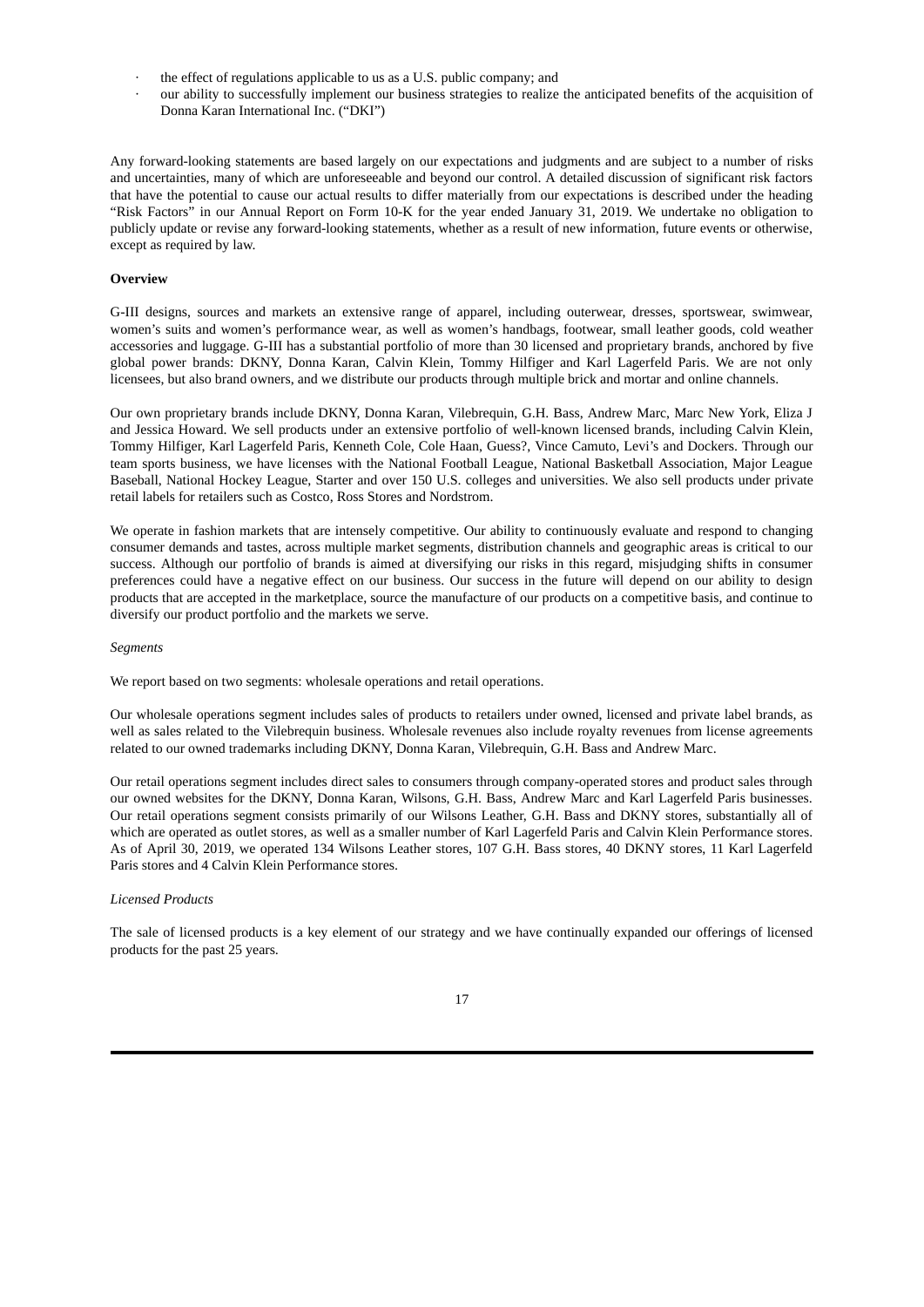Our most significant licensor is Calvin Klein with whom we have ten different license agreements in the US and Canada and distribution agreements with respect to Calvin Klein luggage in a number of countries in Asia, Europe, North America, Oceania, Central America, South America, the Caribbean Islands and the Middle East.

Additionally, in June 2019, we announced that we had further expanded our relationship with Calvin Klein by entering into a license agreement with an initial term of five years for the design, production and wholesale distribution of *Calvin Klein Jeans* women's jeanswear collection in the U.S. and Canada. The launch of G-III's first women's Calvin Klein Jeans collection is expected for the spring 2020 season. This is our eleventh license agreement with Calvin Klein.

We also have a significant relationship with Tommy Hilfiger that has grown in recent years. We have an expanded license agreement with Tommy Hilfiger for womenswear in the United States and Canada. This license for women's sportswear, dresses, suit separates, performance and denim was in addition to our licenses in the United States and Canada for Tommy Hilfiger men's and women's outerwear and luggage.

In February 2018, we expanded the product offerings under our Karl Lagerfeld Paris license to include men's apparel (previously men's outerwear only) and men's footwear in North America. These expanded product categories are in addition to our North America rights for Karl Lagerfeld Paris women's apparel, women's footwear and women's handbags, all of which are produced and distributed pursuant to a long-term license agreement.

We believe that consumers prefer to buy brands they know, and we have continually sought licenses that would increase the portfolio of name brands we can offer through different tiers of retail distribution, for a wide array of products at a variety of price points. We believe that brand owners are looking to consolidate the number of licensees they engage to develop product and to choose licensees who have a successful track record of developing brands. We continue to seek other opportunities to enter into license agreements in order to expand our product offerings under well-known labels and broaden the markets that we serve.

#### *Licensing of Proprietary Brands*

As our portfolio of proprietary brands has grown, we have licensed these brands in new categories. We began licensing Andrew Marc, Vilebrequin and G.H. Bass in selected categories after acquiring these brands. Our licensing program has significantly increased as a result of owning the DKNY and Donna Karan brands.

We currently license the DKNY and Donna Karan brands for a broad array of products in the U.S. and internationally including fragrance, hosiery, intimates, eyewear, jewelry, home furnishings and sleepwear. The DKNY brand is licensed in the U.S. and internationally for children's clothing, watches and men's tailored clothing. We have strong relationships with category leading license partners, including Estee Lauder, Fossil, PVH Corp. and Hanesbrands. We have also licensed DKNY and Donna Karan's men's and women's apparel and accessories in China pursuant to a long-term license agreement with a joint venture of which we are a 49% owner. Further, we license the DKNY brand in North America for the following product categories: men's sportswear, men's dress shirts, men's neckwear, men's underwear, men's loungewear, small leather goods, women's belts and cold weather accessories and the DKNY and Donna Karan brands in North America for socks. Most recently, we licensed DKNY men's underwear, men's loungewear, men's swimwear and men's socks in Europe, the UK and Russia. We intend to continue to focus on expanding licensing opportunities for the DKNY and Donna Karan brands. We believe that we can capitalize on significant, untapped global licensing potential for these brands in a number of categories and we intend to grow royalty streams by expanding existing licenses, as well as through new categories with new licensees.

We currently license the G.H. Bass brand for the wholesale distribution of men's, women's and children's footwear, boy's tailored clothing, men's sportswear, men's socks and women's hosiery, and men's accessories and small leather goods and home furnishings.

We currently license the Vilebrequin brand internationally for a denim line.

We currently license the Andrew Marc brand in North America for men's and boy's tailored clothing.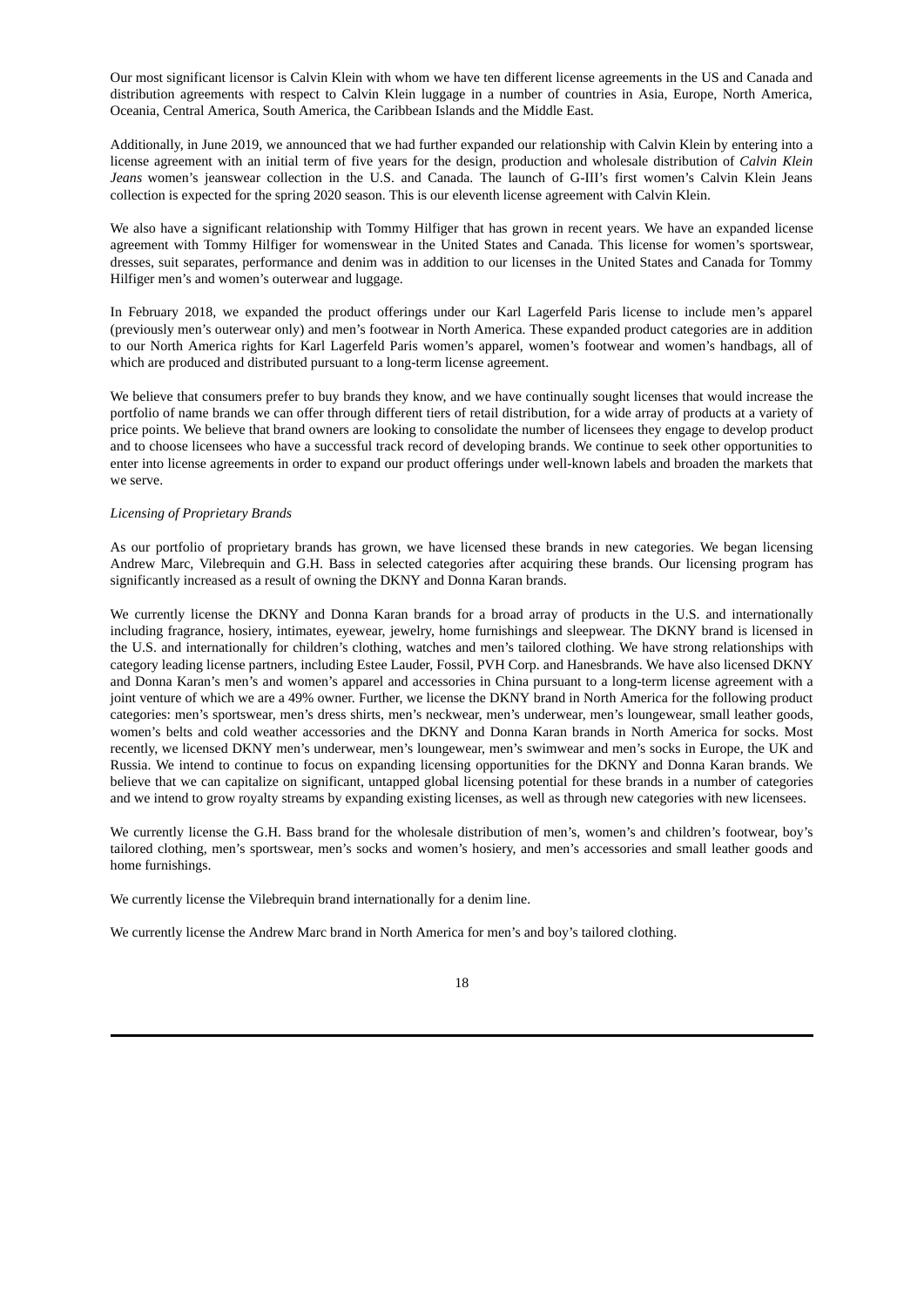#### *Retail Operations*

Given the current retail environment, we are focused on reducing the losses of our retail business with the goal of attaining profitability. Our strategy includes termination or renegotiation of long-term leases as they approach renewal, implementing cost-cutting initiatives, revising our merchandising strategy to drive additional sales and repurposing certain Wilsons and G.H. Bass stores for the Karl Lagerfeld Paris or DKNY brands. We also hired a new President of our retail business who is an industry veteran with a proven track record at leading retailers. We have already eliminated approximately \$5.0 million of annualized expenses and salaries from our retail office support functions. In addition, we intend to continue our program of store count reduction and to increase the efficiency and productivity of our retail operations. We anticipate closing approximately 40 to 45 stores during fiscal 2020.

### **Trends**

Significant trends that affect the apparel industry include retail chains closing unprofitable stores, an increased focus by retail chains and others on expanding e-commerce sales, the continued consolidation of retail chains and the desire on the part of retailers to consolidate vendors supplying them. In addition, consumer shopping preferences have continued to shift from physical stores to online shopping and retail traffic remains under pressure. All of these factors have led to a more promotional retail environment that includes aggressive markdowns in an attempt to offset declines caused by a reduction in physical store traffic.

We sell our products over the web through retail partners such as macys.com and nordstrom.com, each of which has a substantial online business. As e-commerce sales of apparel continue to increase, we are developing additional digital marketing initiatives on our web sites and through social media. We are investing in digital personnel, marketing, logistics, planning and distribution to help us expand our online opportunities going forward. Our e-commerce business consists of our own web platforms at www.dkny.com, www.donnakaran.com, www.wilsonsleather.com, www.ghbass.com, www.vilebrequin.com and www.andrewmarc.com. We also sell Karl Lagerfeld Paris products on our website, www.karllagerfeldparis.com. In addition, we sell to pure play online retail partners such as Amazon and Fanatics.

A number of retailers are experiencing financial difficulties, which in some cases have resulted in bankruptcies, liquidations and/or store closings, such as the bankruptcy of Bon-Ton last year. The financial difficulties of a retail customer of ours could result in reduced business with that customer. We may also assume higher credit risk relating to receivables of a retail customer experiencing financial difficulty that could result in higher reserves for doubtful accounts or increased write-offs of accounts receivable. We attempt to mitigate credit risk from our customers by closely monitoring accounts receivable balances and shipping levels, as well as the ongoing financial performance and credit standing of customers.

Retailers are seeking to differentiate their offerings by devoting more resources to the development of exclusive products, whether by focusing on their own private label products or on products produced exclusively for a retailer by a national brand manufacturer. Exclusive brands are only made available to a specific retailer, and thus customers loyal to their brands can only find them in the stores of that retailer.

We have attempted to respond to trends in our industry by continuing to focus on selling products with recognized brand equity, by attention to design, quality and value and by improving our sourcing capabilities. We have also responded with the strategic acquisitions made by us and new license agreements entered into by us that added to our portfolio of licensed and proprietary brands and helped diversify our business by adding new product lines and expanding distribution channels. We believe that our broad distribution capabilities help us to respond to the various shifts by consumers between distribution channels and that our operational capabilities will enable us to continue to be a vendor of choice for our retail partners.

# *Tariffs*

The apparel and accessories industry has been impacted by tariffs implemented by the United States government on goods imported from China. Tariffs on handbags and leather outerwear imported from China were effective beginning in September 2018, and were initially in the amount of 10% of the merchandise cost to us. The level of additional tariffs on these product categories was increased to 25% beginning May 10, 2019.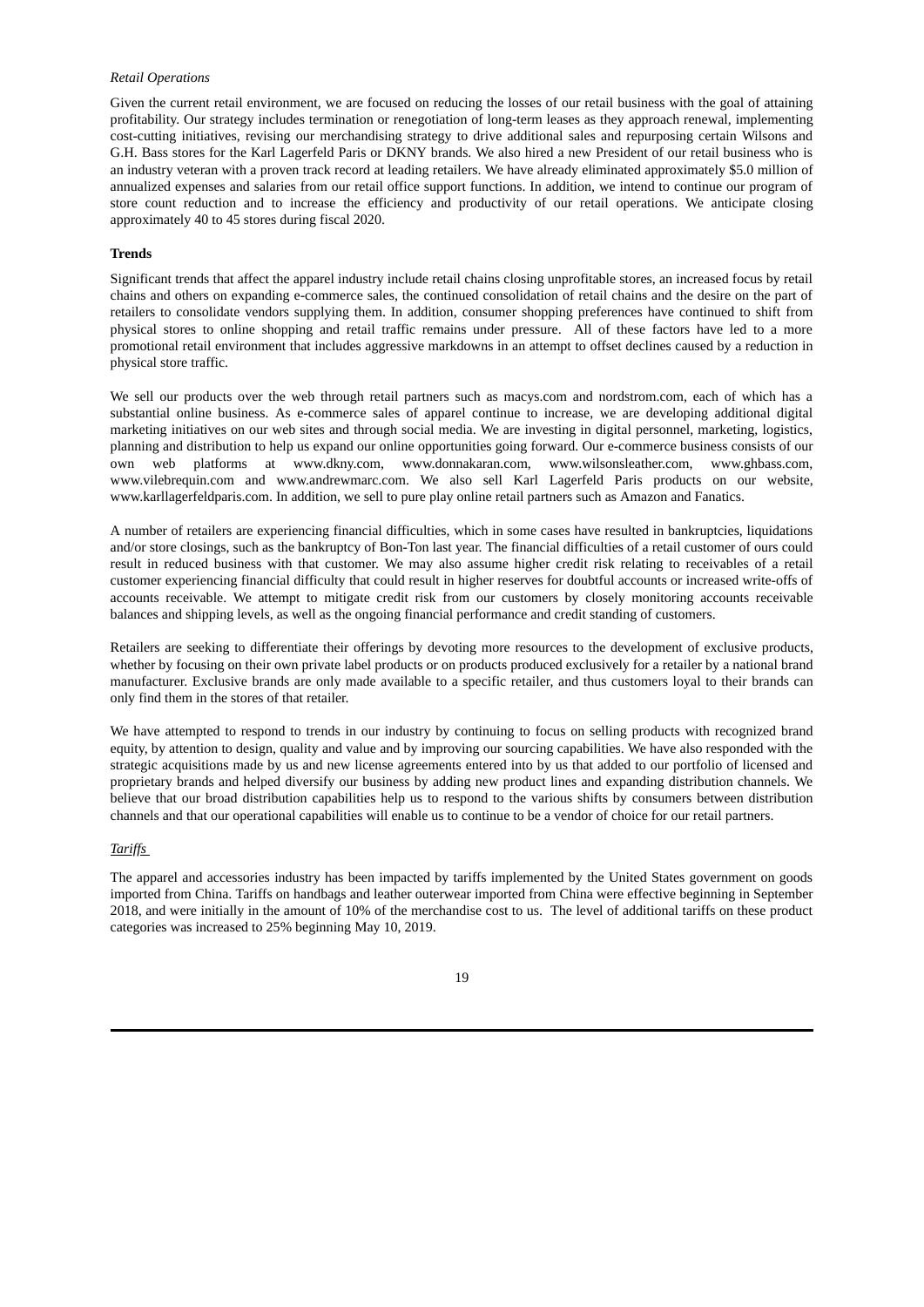The U.S. Government has also begun the process to impose a 25% tariff on substantially all remaining products imported from China which would include a broader range of apparel and accessory products. Whether these tariffs will be imposed, and if so, what level of tariffs will be assigned to our products is not known at this time. President Trump recently indicated that he would decide whether to impose a new round of tariffs on China after the G20 summit at the end of June 2019. As of January 31, 2019, approximately 61% of the products that we sell are manufactured in China. Potential tariffs on additional products imported by us from China would increase our costs and require us to increase prices to our customers and seek price concessions from our vendors. If we are unable to increase prices to offset an increase in tariffs, this would result in our realizing lower gross margins on the products sold by us.

To date, tariffs imposed on products imported by us from China primarily impacted our handbag and leather outerwear categories. These specific categories represented approximately 7% of our net sales in fiscal 2019. We estimate that, if the incremental 15% increase in tariffs on these categories remain in place for the remainder of fiscal 2020, our costs would increase by approximately \$6.0 million.

If the U.S. and China are not able to resolve their differences, additional tariffs may be put in place and additional products may become subject to tariffs. We have engaged in a number of efforts to mitigate the effect on our results of operations of increases in tariffs on products imported by us from China, including diversifying our sourcing network by arranging to move production out of China, negotiating with our vendors in China to receive vendor support to lessen the impact of increased tariffs on our cost of goods sold, and discussing with our customers the implementation of price increases that we believe our products can absorb because of the strength of our portfolio of brands. Because of the uncertainties involved with respect to the amount of tariffs that may be applicable, the products to which any additional tariffs will be applied and the results of our mitigation efforts, we cannot estimate at this point the effect of any additional increases in tariffs on our results of operations for fiscal 2020.

#### **Results of Operations**

#### *Three months ended April 30, 2019 compared to three months ended April 30, 2018*

Net sales for the three months ended April 30, 2019 increased to \$633.6 million from \$611.7 million in the same period last year. Net sales of our segments are reported before intercompany eliminations.

Net sales of our wholesale operations segment increased to \$570.6 million from \$527.7 million in the comparable period last year. This increase is primarily the result of a \$44.6 million increase in net sales of Tommy Hilfiger licensed products and a \$15.9 million increase in net sales of our DKNY and Donna Karan products. The Tommy Hilfiger increase was primarily related to the sportswear, dress and suit separates product lines and the DKNY/Donna Karan increase was primarily related to the sportswear, handbags and footwear product lines. These increases were offset, in part, by a \$10.1 million decrease in sales of Ivanka Trump product in connection with the expiration of that license.

Net sales of our retail operations segment were \$81.9 million for the three months ended April 30, 2019 compared to \$104.5 million in the same period last year. Net sales decreased \$11.6 million at our Wilsons retail stores, \$8.3 million at our G.H. Bass store chain and \$2.2 million at our DKNY retail stores. Same store sales decreased by 23.1% at Wilsons stores, 10.9% at G.H. Bass stores and 1.1% at DKNY stores compared to the same period in the prior year. Net sales of our retail operations segment were negatively affected by the decrease in the number of stores operated by us from 350 at April 30, 2018 to 296 at April 30, 2019.

Gross profit increased to \$236.1 million, or 37.3% of net sales, for the three months ended April 30, 2019, from \$234.5 million, or 38.3% of net sales, in the same period last year. The gross profit percentage in our wholesale operations segment was 34.8% in the three months ended April 30, 2019 compared to 35.2% in the same period last year. The gross profit percentage in our retail operations segment was 45.2% for the three months ended April 30, 2019 compared to 46.3% for the same period last year. This decrease for our retail operations segment is primarily the result of higher promotions in our Wilsons stores in the current year.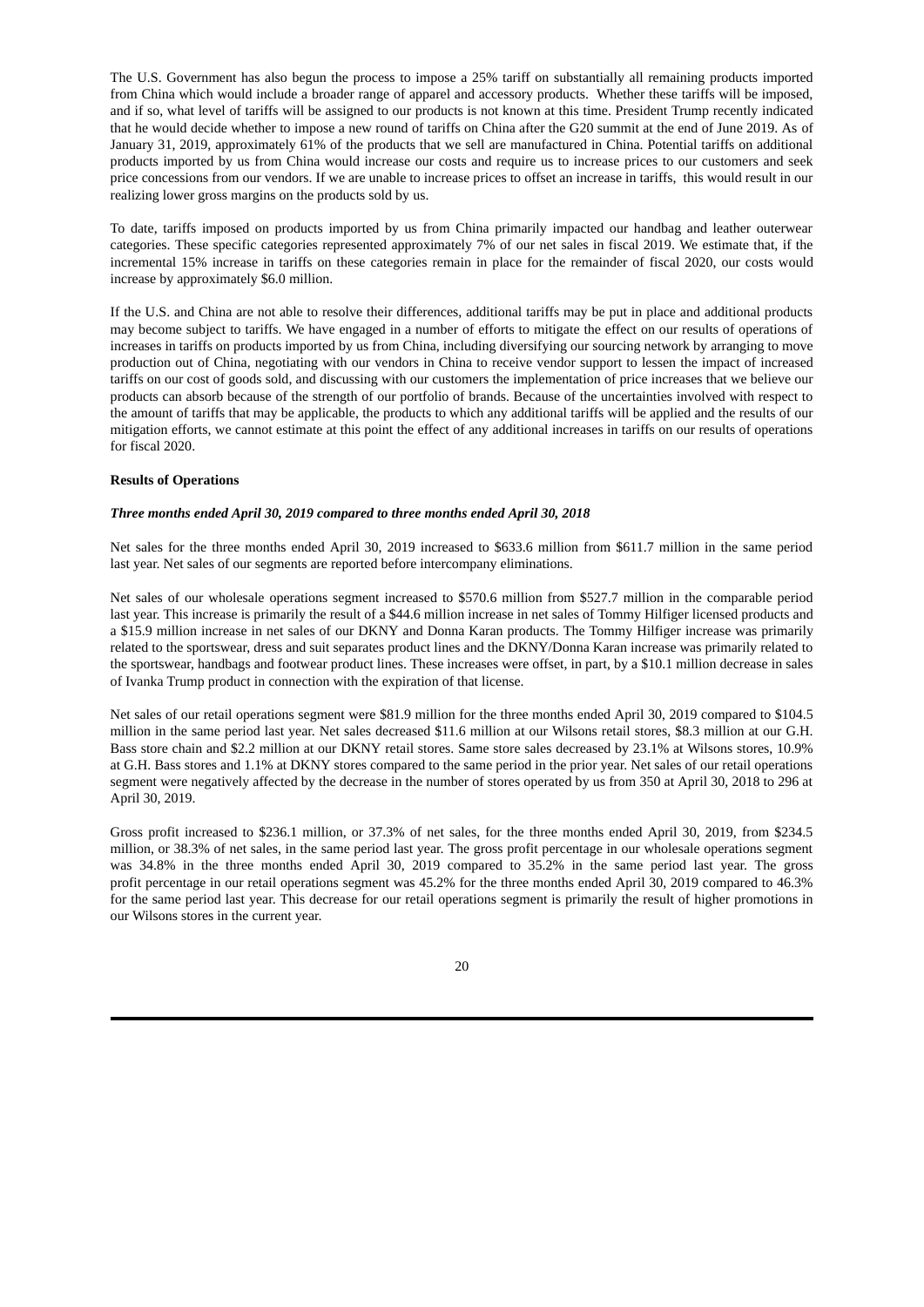Selling, general and administrative expenses remained flat year-over-year. Increases in facility and third-party warehouse expenses of \$2.7 million and annual incentive bonuses of \$1.1 million were offset, in part, by a \$3.0 million decrease in personnel costs primarily as a result of store closures.

Depreciation and amortization was \$9.5 million for the three months ended April 30, 2019 compared to \$9.4 million in the same period last year.

Other loss was \$0.6 million in the three months ended April 30, 2019 compared to \$0.5 million in the same period last year. This increase is primarily the result of recording \$0.6 million of foreign currency losses during the three months ended April 30, 2019 compared to \$0.9 million foreign currency gains recorded during the three months ended April 30, 2018. This was offset, in part, by recording a \$0.1 million loss from unconsolidated affiliates in the current quarter compared to \$1.3 million in the prior quarter.

Interest and financing charges, net, for the three months ended April 30, 2019 were \$10.3 million compared to \$9.6 million for the same period last year. This increase was due to higher interest rates, offset, in part, by lower average borrowings.

Income tax expense was \$2.6 million for the three months ended April 30, 2019 compared to \$3.1 million for the same period last year. Our effective tax rate decreased to 17.5% in the current year's quarter from 24.0% in last year's comparable quarter primarily due to an increase in excess tax benefits in connection with the vesting of equity awards. Our effective tax rate includes the effect of an income tax benefit of \$1.4 million in the three months ended April 30, 2019 and \$0.4 million in the three months ended April 30, 2018 in connection with the vesting of equity awards.

#### **Liquidity and Capital Resources**

#### *Term Loan*

On December 1, 2016, we borrowed \$350.0 million under a senior secured term loan facility (the "Term Loan"). Additionally, on December 1, 2016, we prepaid \$50.0 million in principal amount of the Term Loan, reducing the principal balance of the Term Loan to \$300.0 million. The Term Loan will mature in December 2022.

Interest on the outstanding principal amount of the Term Loan accrues at a rate equal to the London Interbank Offered Rate ("LIBOR"), subject to a 1% floor, plus an applicable margin of 5.25% or an alternate base rate (defined as the greatest of (i) the "prime rate" as published by the Wall Street Journal from time to time, (ii) the federal funds rate plus 0.5% and (iii) the LIBOR rate for a borrowing with an interest period of one month) plus 4.25%, per annum, payable in cash. As of April 30, 2019, interest under the Term Loan was being paid at the average rate of 7.76% per annum.

The Term Loan is secured (i) on a first-priority basis by a lien on, among other things, our real estate assets, equipment and fixtures, equity interests and intellectual property and certain related rights owned by us and by certain of our subsidiaries and (ii) by a second-priority security interest in our and certain of our subsidiaries other assets, which will secure on a firstpriority basis our asset-based loan facility described below under the caption "Revolving Credit Facility."

The Term Loan is required to be prepaid with the proceeds of certain asset sales if such proceeds are not applied as required by the agreement within certain specified deadlines. The Term Loan is also required to be prepaid in an amount equal to 75% of our Excess Cash Flow (as defined in the agreement) with respect to each fiscal year ending on or after January 31, 2018. The percentage of Excess Cash Flow that must be so applied is reduced to 50% if our senior secured leverage ratio is less than 3.00 to 1.00, to 25% if our senior secured leverage ratio is less than 2.75 to 1.00 and to 0% if our senior secured leverage ratio is less than 2.25 to 1.00.

The Term Loan contains covenants that restrict the Company's ability to, among other things, incur additional debt, sell or dispose certain assets, make certain investments, incur liens and enter into acquisitions. As described above, the Term Loan also includes a mandatory prepayment provision with respect to Excess Cash Flow. A first lien leverage covenant requires the Company to maintain a level of debt to EBITDA at a ratio as defined over the term of the agreement. As of April 30, 2019, we were in compliance with these covenants.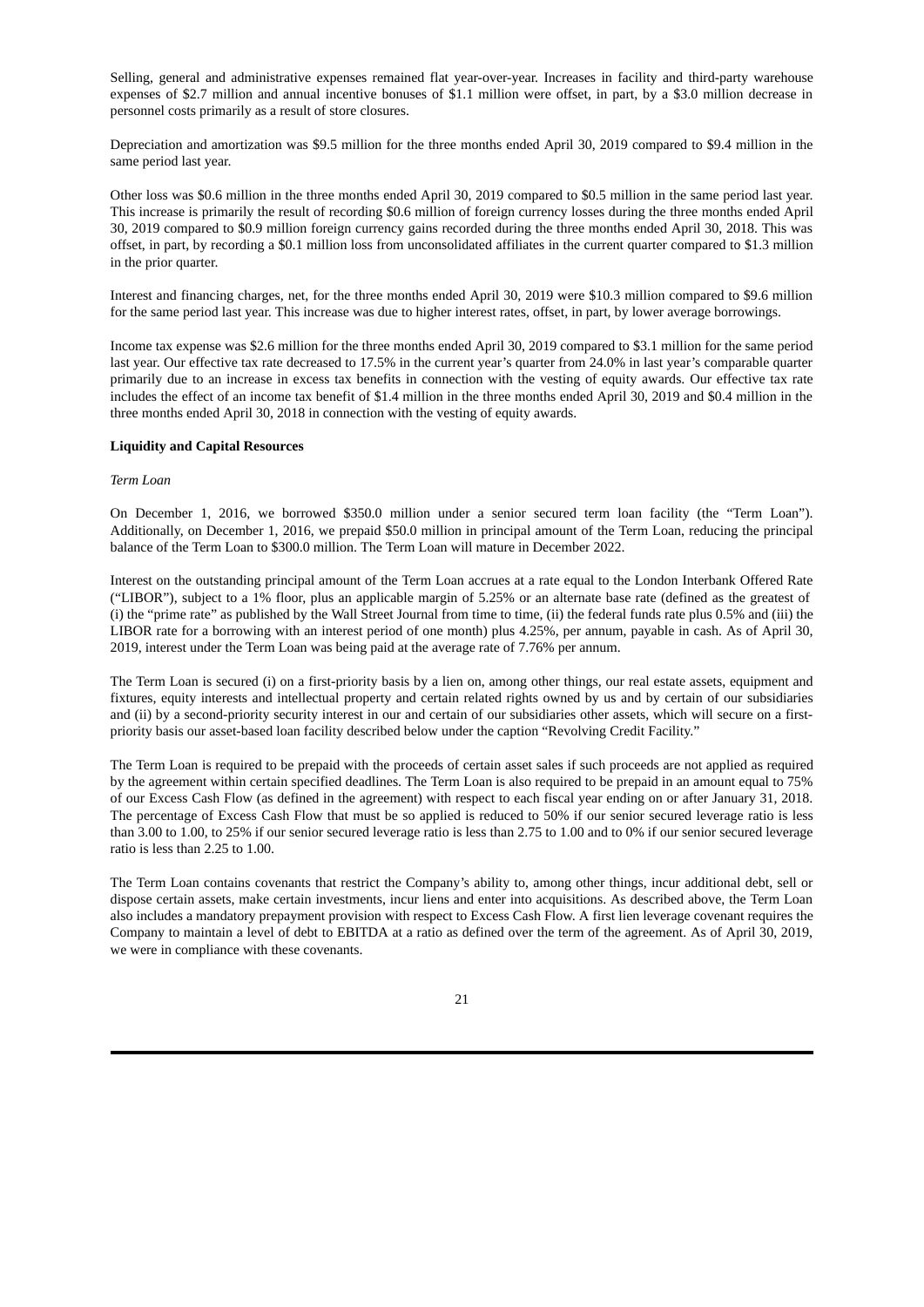#### *Revolving Credit Facility*

On December 1, 2016, our previous credit agreement was refinanced and replaced by a five-year senior secured revolving credit facility providing for borrowings in the aggregate principal amount of up to \$650 million (the "revolving credit facility"). Amounts available under the revolving credit facility are subject to borrowing base formulas and over advances as specified in the revolving credit facility agreement. Borrowings bear interest, at our option, at LIBOR plus a margin of 1.25% to 1.75% or an alternate base rate (defined as the greatest of (i) the "prime rate" of JPMorgan Chase Bank, N.A. from time to time, (ii) the federal funds rate plus 0.5% and (iii) the LIBOR rate for a borrowing with an interest period of one month) plus a margin of 0.25% to 0.75%, with the applicable margin determined based on the availability under the revolving credit facility agreement. As of April 30, 2019, interest under the revolving credit agreement was being paid at the average rate of 4.52% per annum. The revolving credit facility is secured by specified assets of us and certain of our subsidiaries. In addition to paying interest on any outstanding borrowings under the revolving credit facility, we are required to pay a commitment fee to the lenders under the revolving credit facility agreement with respect to the unutilized commitments. The commitment fee accrues at a rate equal to 0.25% per annum on the average daily amount of the available commitment.

The revolving credit facility contains a number of covenants that, among other things, restrict our ability, subject to specified exceptions, to incur additional debt; incur liens; sell or dispose of assets; merge with other companies; liquidate or dissolve G-III; acquire other companies; make loans, advances, or guarantees; and make certain investments. In certain circumstances, the revolving credit facility also requires us to maintain a minimum fixed charge coverage ratio, as defined, that may not exceed 1.00 to 1.00 for each period of twelve consecutive fiscal months of holdings. As of April 30, 2019, we were in compliance with these covenants.

#### *LVMH Note*

On December 1, 2016, we issued to LVMH Moet Hennessy Louis Vuitton Inc. ("LVMH"), as a portion of the consideration for the acquisition of DKI, a junior lien secured promissory note in the principal amount of \$125.0 million (the "LVMH Note") that bears interest at the rate of 2% per year. \$75.0 million of the principal amount of the LVMH Note is due and payable on June 1, 2023 and \$50.0 million of such principal amount is due and payable on December 1, 2023. Based on an independent valuation, it was determined that the LVMH Note should be treated as having been issued at a discount of \$40.0 million in accordance with ASC 820 – *Fair Value Measurements*. This discount is being amortized as interest expense using the effective interest method over the term of the LVMH Note.

In connection with the issuance of the LVMH Note, LVMH entered into (i) a subordination agreement providing that our obligations under the LVMH Note are subordinate and junior to our obligations under the revolving credit facility and the Term Loan, and (ii) a pledge and security agreement with us and our subsidiary, G-III Leather Fashions, Inc. ("G-III Leather"), pursuant to which we and G-III Leather granted to LVMH a security interest in specified collateral to secure our payment and performance of our obligations under the LVMH Note that is subordinate and junior to the security interest granted by us with respect to our obligations under the revolving credit facility and the Term Loan.

#### *Outstanding Borrowings*

Our primary operating cash requirements are to fund our seasonal buildup in inventories and accounts receivable, primarily during the second and third fiscal quarters each year. Due to the seasonality of our business, we generally reach our peak borrowings under our revolving credit facility during our third fiscal quarter. The primary sources to meet our operating cash requirements have been borrowings under our revolving credit facility and cash generated from operations.

We incurred significant additional debt in connection with our acquisition of DKI. We had borrowings outstanding under the revolving credit facility of \$22.5 million and \$67.4 million at April 30, 2019 and 2018, respectively. In addition, we had \$300.0 million in borrowings outstanding under the Term Loan at both April 30, 2019 and 2018. Our contingent liability under open letters of credit was approximately \$18.1 million and \$17.3 million at April 30, 2019 and 2018, respectively. In addition to the amounts outstanding under these two loan agreements, at April 30, 2019 and 2018, we had \$125.0 million of face value principal amount outstanding under the LVMH Note.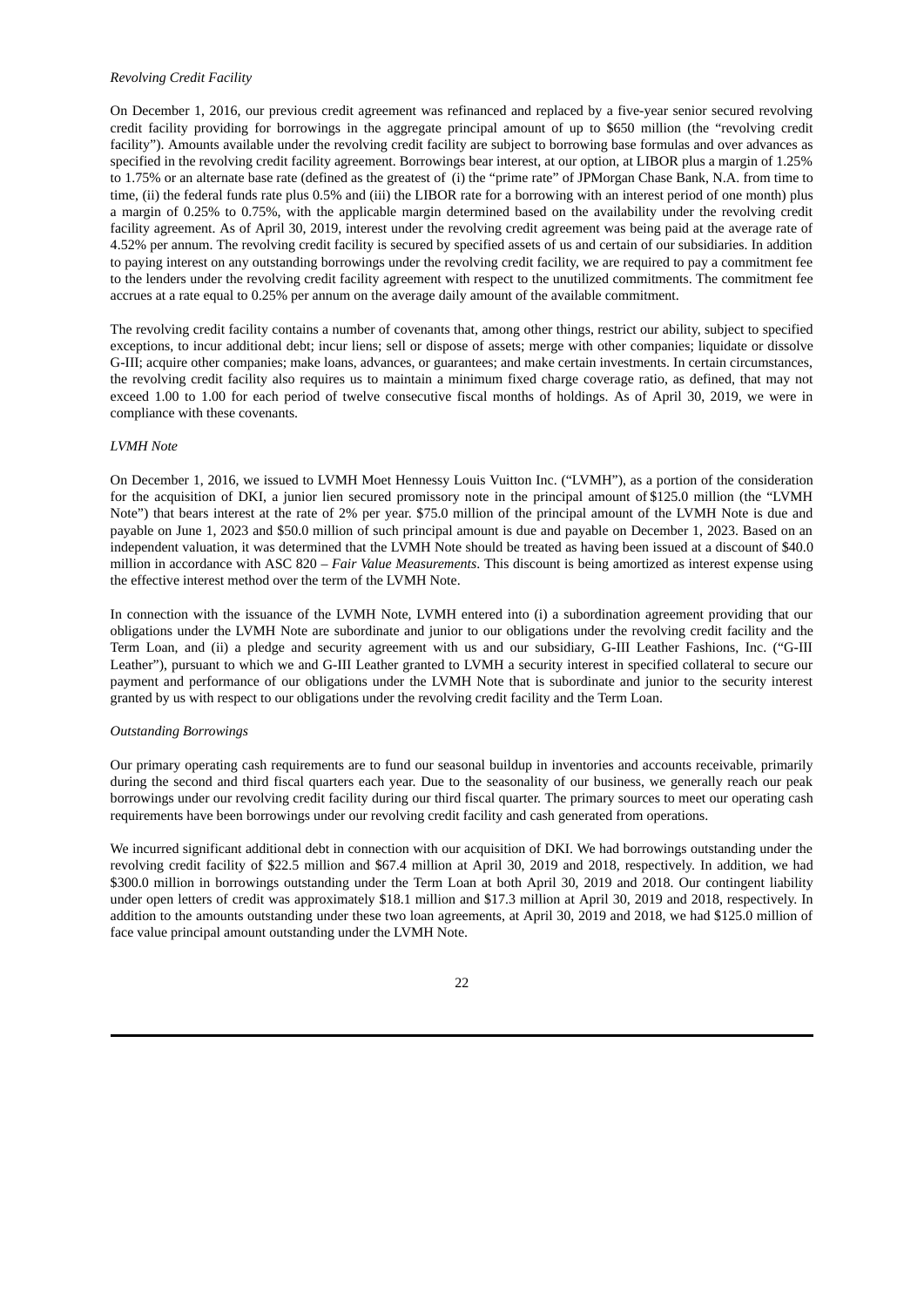We had cash and cash equivalents of \$48.3 million on April 30, 2019 and \$71.0 million on April 30, 2018.

#### *Share Repurchase Program*

Our Board of Directors has authorized a share repurchase program of 5,000,000 shares. The timing and actual number of shares repurchased, if any, will depend on a number of factors, including market conditions and prevailing stock prices, and are subject to compliance with certain covenants contained in our loan agreement. Share repurchases may take place on the open market, in privately negotiated transactions or by other means, and would be made in accordance with applicable securities laws. No shares were repurchased during the three months ended April 30, 2019. As a result of prior purchases, we have 4,276,928 authorized shares remaining under this program. As of June 5, 2019, we had 48,939,190 shares of common stock outstanding.

#### *Cash from Operating Activities*

We used \$25.3 million of cash in operating activities during the three months ended April 30, 2019, primarily due to decreases of \$75.0 million in accounts payable and accrued expenses, \$33.3 million in customer refund liabilities and \$20.2 million in operating lease liabilities. These items were offset, in part, by net income of \$12.0 million, non-cash depreciation and amortization of \$9.5 million and operating lease assets of \$20.3 million and decreases of \$37.4 million in inventories and \$23.8 million in accounts receivable.

The changes in operating cash flow items are consistent with our seasonal pattern. The decrease in accounts payable and accrued expenses is primarily attributable to vendor payments related to inventory purchases and the payment of yearend bonuses in our first fiscal quarter. Our accounts receivable, customer refund liabilities and inventory decreased because we experience lower sales levels in our first and second quarters than in our third and fourth quarters.

#### *Cash from Investing Activities*

We used \$13.3 million of cash in investing activities for the three months ended April 30, 2019 for capital expenditures. Capital expenditures in the quarter primarily related to information technology expenditures and additional fixturing costs at department stores.

#### *Cash from Financing Activities*

Net cash provided by financing activities was \$16.9 million for the three months ended April 30, 2019, primarily as a result of the net proceeds of \$22.5 million in borrowings under the revolving credit facility, offset in part, by taxes paid for net share settlements.

#### *Financing Needs*

We believe that our cash on hand and cash generated from operations over the full fiscal year, together with funds available under our revolving credit facility, are sufficient to meet our expected operating and capital expenditure requirements. We may seek to acquire other businesses in order to expand our business. We may need additional financing in order to complete one or more acquisitions. We cannot be certain that we will be able to obtain additional financing, if required, on acceptable terms or at all.

#### **Critical Accounting Policies**

Our discussion of results of operations and financial condition relies on our consolidated financial statements that are prepared based on certain critical accounting policies that require management to make judgments and estimates that are subject to varying degrees of uncertainty. We believe that investors need to be aware of these policies and how they impact our financial statements as a whole, as well as our related discussion and analysis presented herein. While we believe that these accounting policies are based on sound measurement criteria, actual future events can, and often do, result in outcomes that can be materially different from these estimates or forecasts.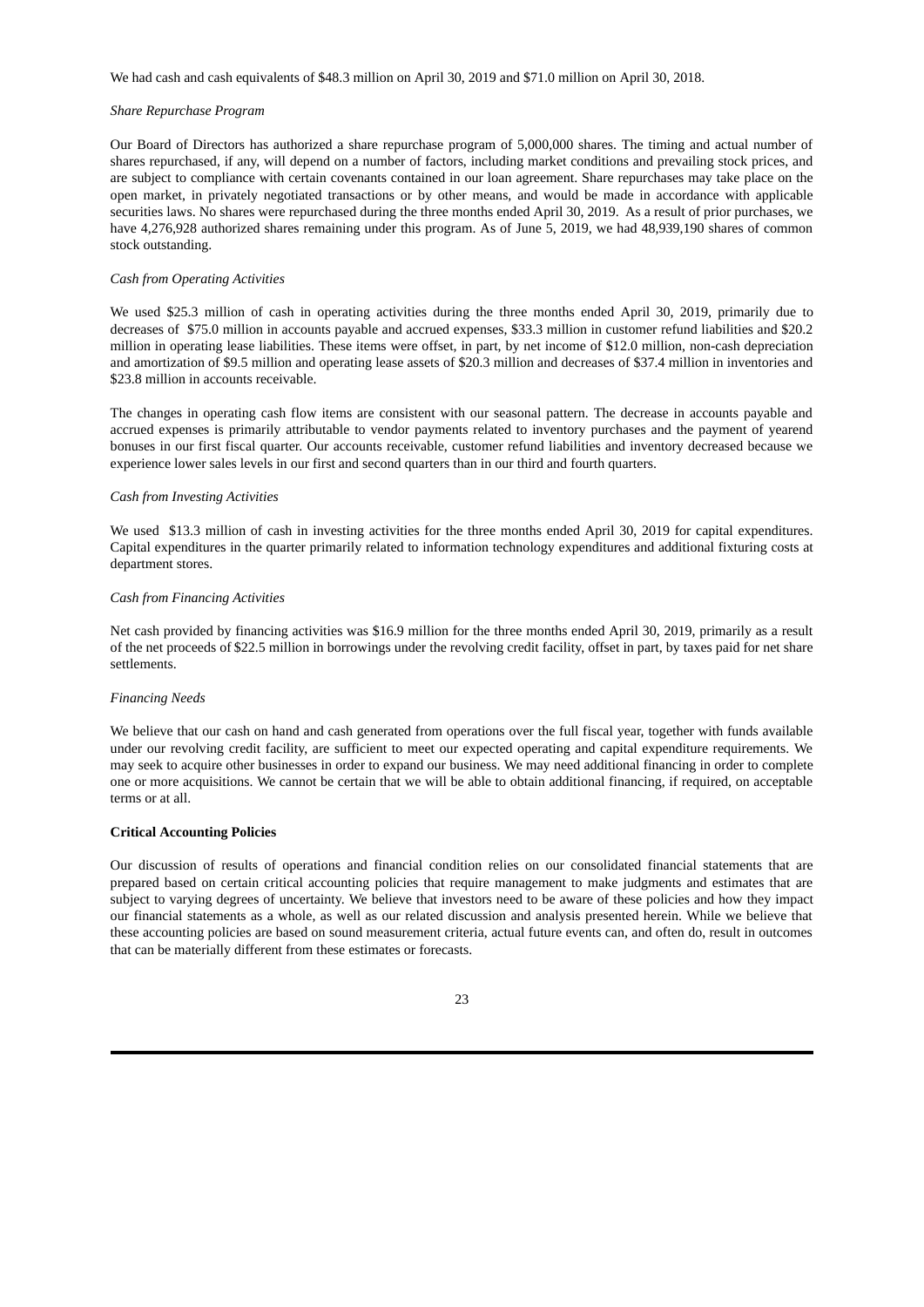The accounting policies and related estimates described in our Annual Report on Form 10‑K for the year ended January 31, 2019 are those that depend most heavily on these judgments and estimates. As of April 30, 2019, there have been no material changes to our critical accounting policies, other than the adoption of new lease accounting standards as discussed in Note 2 to the Condensed Consolidated Financial Statements.

### <span id="page-23-0"></span>**Item 3. Quantitative and Qualitative Disclosures About Market Risk.**

There are no material changes to the disclosure made with respect to these matters in our Annual Report on Form 10-K for the year ended January 31, 2019.

# <span id="page-23-1"></span>**Item 4. Controls and Procedures.**

As of the end of the period covered by this report, our management, including our Chief Executive Officer and Chief Financial Officer, carried out an evaluation of the effectiveness of the design and operation of our disclosure controls and procedures (as such term is defined in Rule 13a-15(e) under the Securities Exchange Act of 1934, as amended (the "Exchange Act"). Based on that evaluation, our Chief Executive Officer and Chief Financial Officer concluded that our disclosure controls and procedures are designed to ensure that information required to be disclosed by us in the reports that we file or submit under the Exchange Act is (i) recorded, processed, summarized and reported, within the time periods specified in the SEC's rules and forms and (ii) accumulated and communicated to our management, including our principal executive and principal financial officers, as appropriate to allow timely decisions regarding required disclosure, and thus, are effective in making known to them material information relating to G-III required to be included in this report.

During our last fiscal quarter, there were no changes in our internal control over financial reporting that have materially affected, or are reasonably likely to materially affect, our internal control over financial reporting, except for the following:

During the quarter ended April 30, 2019, we implemented controls to ensure we adequately evaluated our leases and properly assessed the impact of ASC 842 on our financial statements. We also implemented controls to support lease administration and accounting software to monitor and maintain appropriate internal control over financial reporting.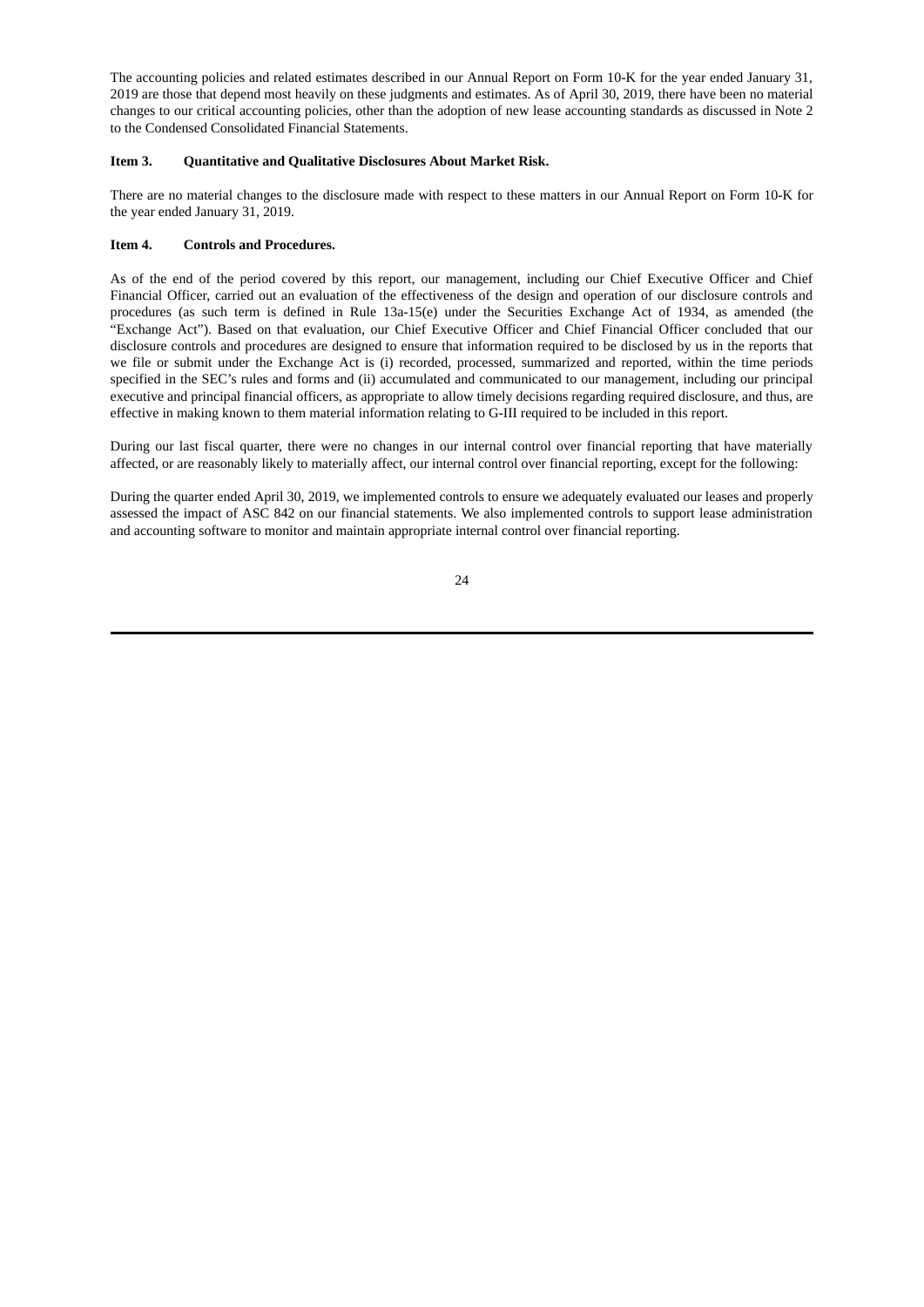#### <span id="page-24-2"></span><span id="page-24-1"></span><span id="page-24-0"></span>**PART II – OTHER INFORMATION**

### **Item 1A. Risk Factors.**

In addition to the other information set forth in this report, you should carefully consider the factors discussed in "Item 1A. Risk Factors" in our Annual Report on Form 10‑K for the year ended January 31, 2019 (the "Annual Report"), which could materially affect our business, financial condition or future results. There have been no material changes to these risk factors as of April 30, 2019. The risks described in our Annual Report on Form 10‑K are not the only risks facing our company. Additional risks and uncertainties not currently known to us or that we currently deem to be immaterial also may materially adversely affect our business, financial condition and/or operating results.

#### **Item 2. Unregistered Sales of Equity Securities and Use of Proceeds**

The following table provides information with respect to the Company's common stock that the Company repurchased during the three months ended April 30, 2019. Included in this table are shares withheld during March 2019 in connection with the settlement of vested restricted stock units to satisfy tax withholding requirements.

| <b>Date Purchased</b>     | <b>Total Number of</b><br>Shares Purchased <sup>(1)(2)</sup> | <b>Average Price Paid Per</b><br>Share <sup>(1)</sup> | <b>Total Number of Share</b><br><b>Purchased as Part of</b><br><b>Publicly Announced</b><br>Program $^{(2)}$ | <b>Maximum Number of</b><br>Shares that may yet be<br><b>Purchased Under the</b><br>Program $^{(2)}$ |
|---------------------------|--------------------------------------------------------------|-------------------------------------------------------|--------------------------------------------------------------------------------------------------------------|------------------------------------------------------------------------------------------------------|
| February 1 - February 28, |                                                              |                                                       |                                                                                                              |                                                                                                      |
| 2019                      |                                                              |                                                       |                                                                                                              | 4,276,928                                                                                            |
| March 1 - March 31, 2019  | 143.956                                                      | 39.50                                                 |                                                                                                              | 4,276,928                                                                                            |
| April 1 - April 30, 2019  |                                                              |                                                       |                                                                                                              | 4,276,928                                                                                            |
|                           | 143.956                                                      | 39.50                                                 |                                                                                                              | 4,276,928                                                                                            |

(1) Included are shares withheld during March 2019 in connection with the settlement of vested restricted stock units to satisfy tax withholding requirements. The 2015 Long-Term Incentive Plan provides that shares withheld shares remaining under that plan to 5,000,000 shares. This program has no expiration date. Repurchases under the program may be made from time to time over the period through open market purchases, accelerated share repurchase programs, privately negotiated transactions or other<br>methods, as we deem appropriate. There were no purchases under this program duri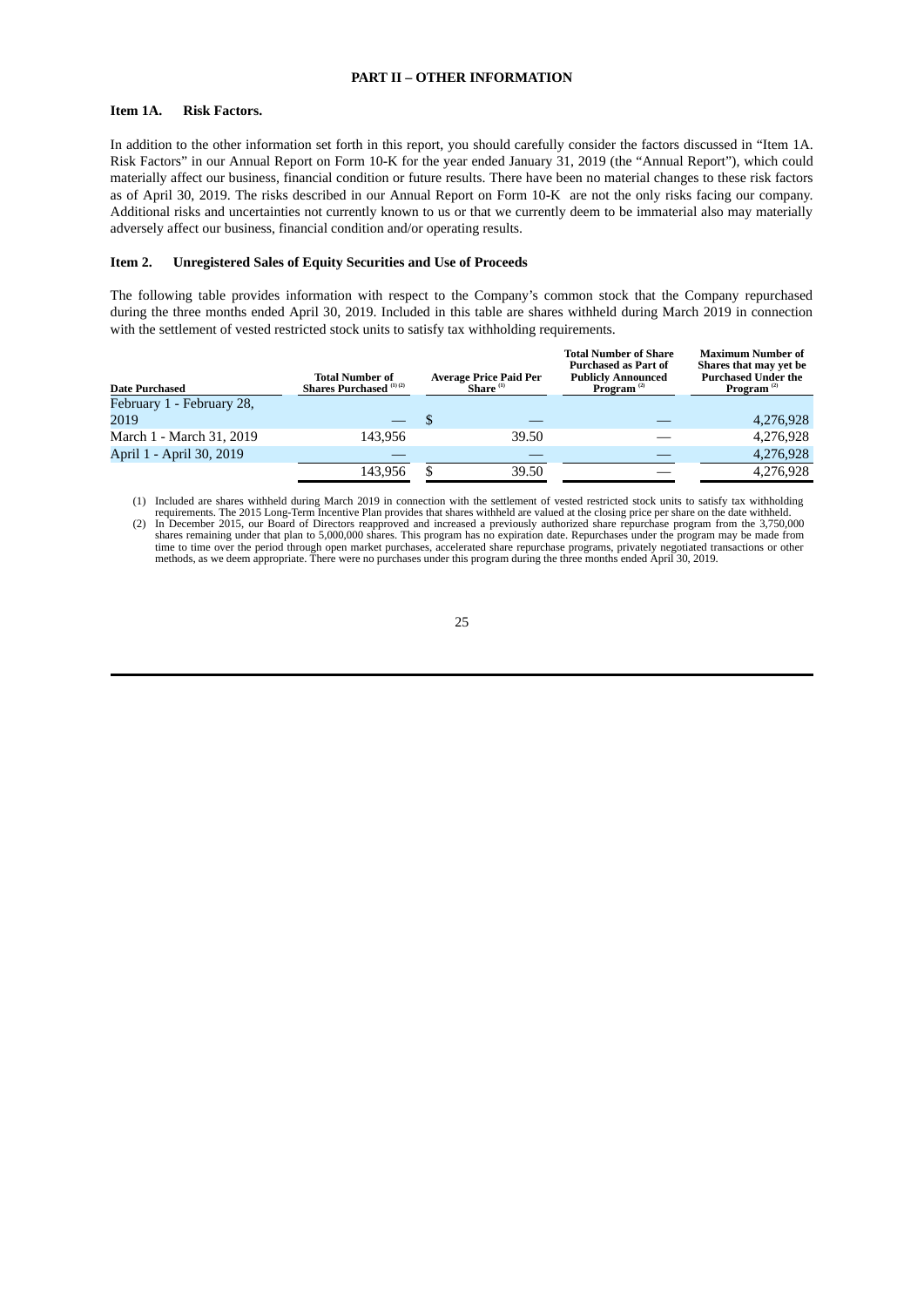# <span id="page-25-0"></span>**Item 6. Exhibits.**

- 31.1 [Certification](#page-27-0) by Morris Goldfarb, Chief Executive Officer of G-III Apparel Group, Ltd., pursuant to Rule 13a 14(a) or Rule 15d - 14(a) of the Securities Exchange Act of 1934, as amended, in connection with G-III Apparel Group, Ltd.'s Quarterly Report on Form 10‑Q for the fiscal quarter ended April 30, 2019.
- 31.2 [Certification](#page-28-0) by Neal S. Nackman, Chief Financial Officer of G-III Apparel Group, Ltd., pursuant to Rule 13a 14(a) or Rule 15d - 14(a) of the Securities Exchange Act of 1934, as amended, in connection with G-III Apparel Group, Ltd.'s Quarterly Report on Form 10‑Q for the fiscal quarter ended April 30, 2019.
- 32.1 Certification by Morris Goldfarb, Chief Executive Officer of G-III Apparel Group, Ltd., pursuant to 18 U.S.C. Section 1350, as adopted pursuant to Section 906 of the [Sarbanes-Oxley](#page-29-0) Act of 2002, in connection with G-III Apparel Group, Ltd.'s Quarterly Report on Form 10‑Q for the fiscal quarter ended April 30, 2019.
- 32.2 Certification by Neal S. Nackman, Chief Financial Officer of G-III Apparel Group, Ltd., pursuant to 18 U.S.C. Section 1350, as adopted pursuant to Section 906 of the [Sarbanes-Oxley](#page-30-0) Act of 2002, in connection with G-III Apparel Group, Ltd.'s Quarterly Report on Form 10‑Q for the fiscal quarter ended April 30, 2019.
- 101.INS XBRL Instance Document.
- 101.SCH XBRL Schema Document.
- 101.CAL XBRL Calculation Linkbase Document.
- 101.DEF XBRL Extension Definition.
- 101.LAB XBRL Label Linkbase Document.
- 101.PRE XBRL Presentation Linkbase Document.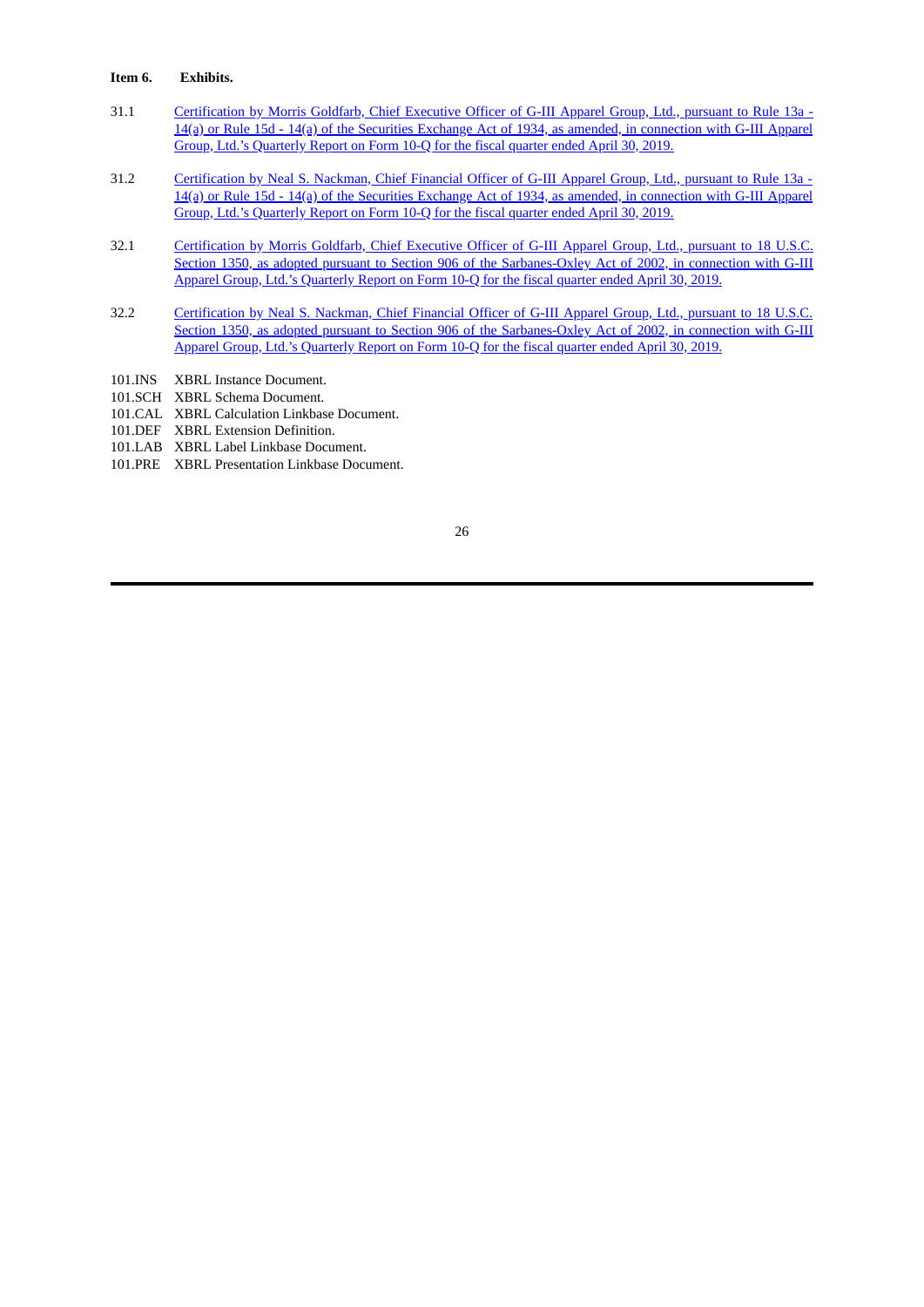# **SIGNATURES**

Pursuant to the requirements of the Securities Exchange Act of 1934, the registrant has duly caused this report to be signed on its behalf by the undersigned thereunto duly authorized.

> G-III APPAREL GROUP, LTD. (Registrant)

Date: June 10, 2019 By: /s/ Morris Goldfarb

Morris Goldfarb Chief Executive Officer

Date: June 10, 2019 By: /s/ Neal S. Nackman

Neal S. Nackman Chief Financial Officer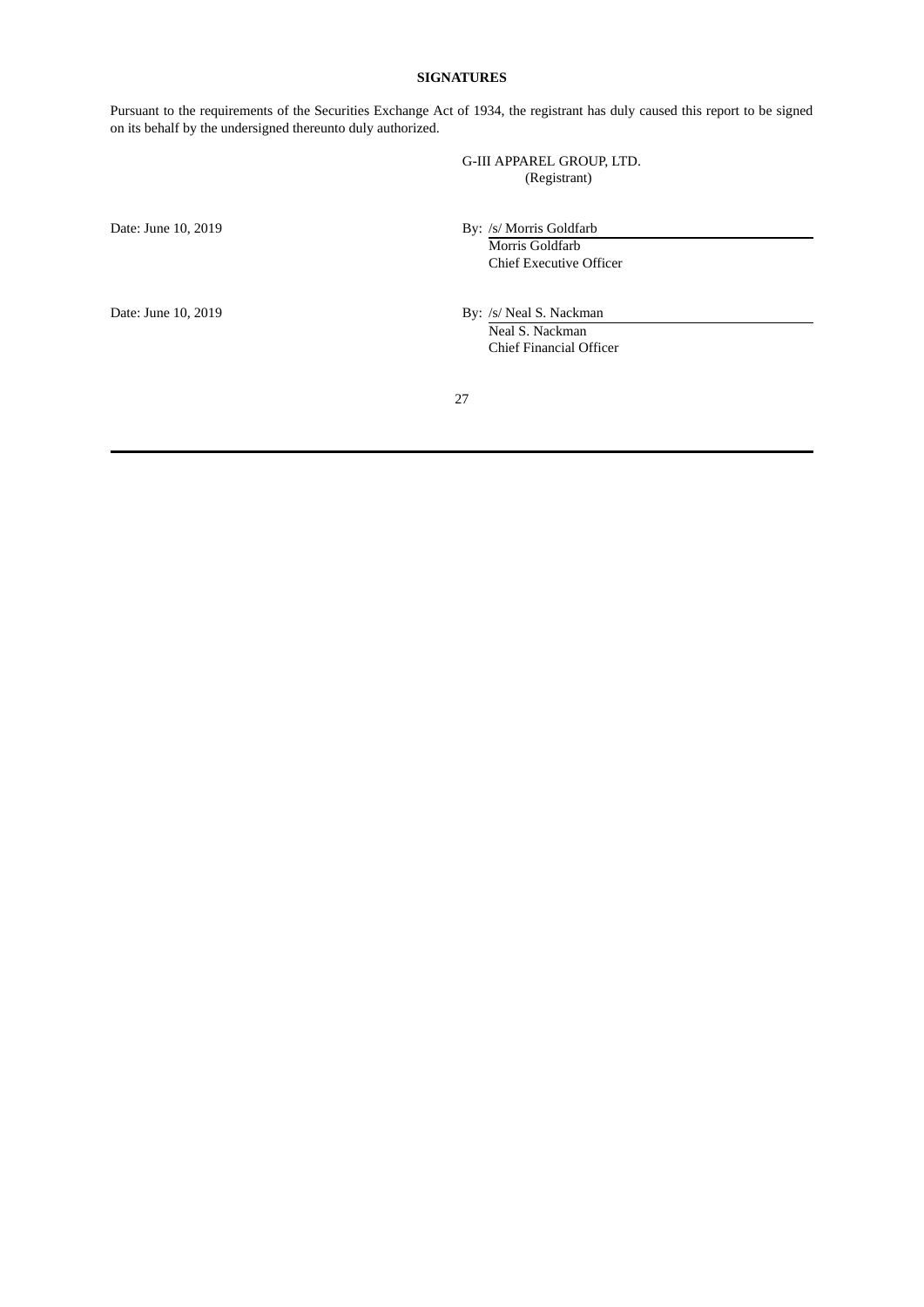#### CERTIFICATION PURSUANT TO

#### RULE 13a - 14(a) OR RULE 15d - 14(a) OF THE SECURITIES EXCHANGE ACT OF 1934, AS AMENDED

<span id="page-27-0"></span>I, Morris Goldfarb, certify that:

- 1. I have reviewed this quarterly report on Form 10-Q of G-III Apparel Group, Ltd.
- 2. Based on my knowledge, this report does not contain any untrue statement of a material fact or omit to state a material fact necessary to make the statements made, in light of the circumstances under which such statements were made, not misleading with respect to the period covered by this report.
- 3. Based on my knowledge, the financial statements, and other financial information included in this report, fairly present in all material respects the financial condition, results of operations and cash flows of the registrant as of, and for, the periods presented in this report.
- 4. The registrant's other certifying officer and I are responsible for establishing and maintaining disclosure controls and procedures (as defined in Exchange Act Rules 13a - 15(e) and 15d - 15(e)) and internal control over financial reporting (as defined in Exchange Act Rules 13a - 15(f) and 15d - 15(f)) for the registrant and have:
	- Designed such disclosure controls and procedures, or caused such disclosure controls and procedures to be designed under our supervision, to ensure that material information relating to the registrant, including its consolidated subsidiaries, is made known to us by others within those entities, particularly during the period in which this report is being prepared;
	- b) Designed such internal control over financial reporting, or caused such internal control over financial reporting to be designed under our supervision, to provide reasonable assurance regarding the reliability of financial reporting and the preparation of financial statements for external purposes in accordance with generally accepted accounting principles;
	- c) Evaluated the effectiveness of the registrant's disclosure controls and procedures and presented in this report our conclusions about the effectiveness of the disclosure controls and procedures, as of the end of the period covered by this report based on such evaluation; and
	- d) Disclosed in this report any change in the registrant's internal control over financial reporting that occurred during the registrant's most recent fiscal quarter (the registrant's fourth fiscal quarter in the case of an annual report) that has materially affected, or is reasonably likely to materially affect, the registrant's internal control over financial reporting.
- 5. The registrant's other certifying officer and I have disclosed, based on our most recent evaluation of internal control over financial reporting, to the registrant's auditors and the audit committee of the registrant's board of directors (or persons performing the equivalent functions):
	- a) All significant deficiencies and material weaknesses in the design or operation of internal control over financial reporting which are reasonably likely to adversely affect the registrant's ability to record, process, summarize and report financial information; and
	- b) Any fraud, whether or not material, that involves management or other employees who have a significant role in the registrant's internal control over financial reporting.

Date: June 10, 2019

/s/ Morris Goldfarb

Morris Goldfarb Chief Executive Officer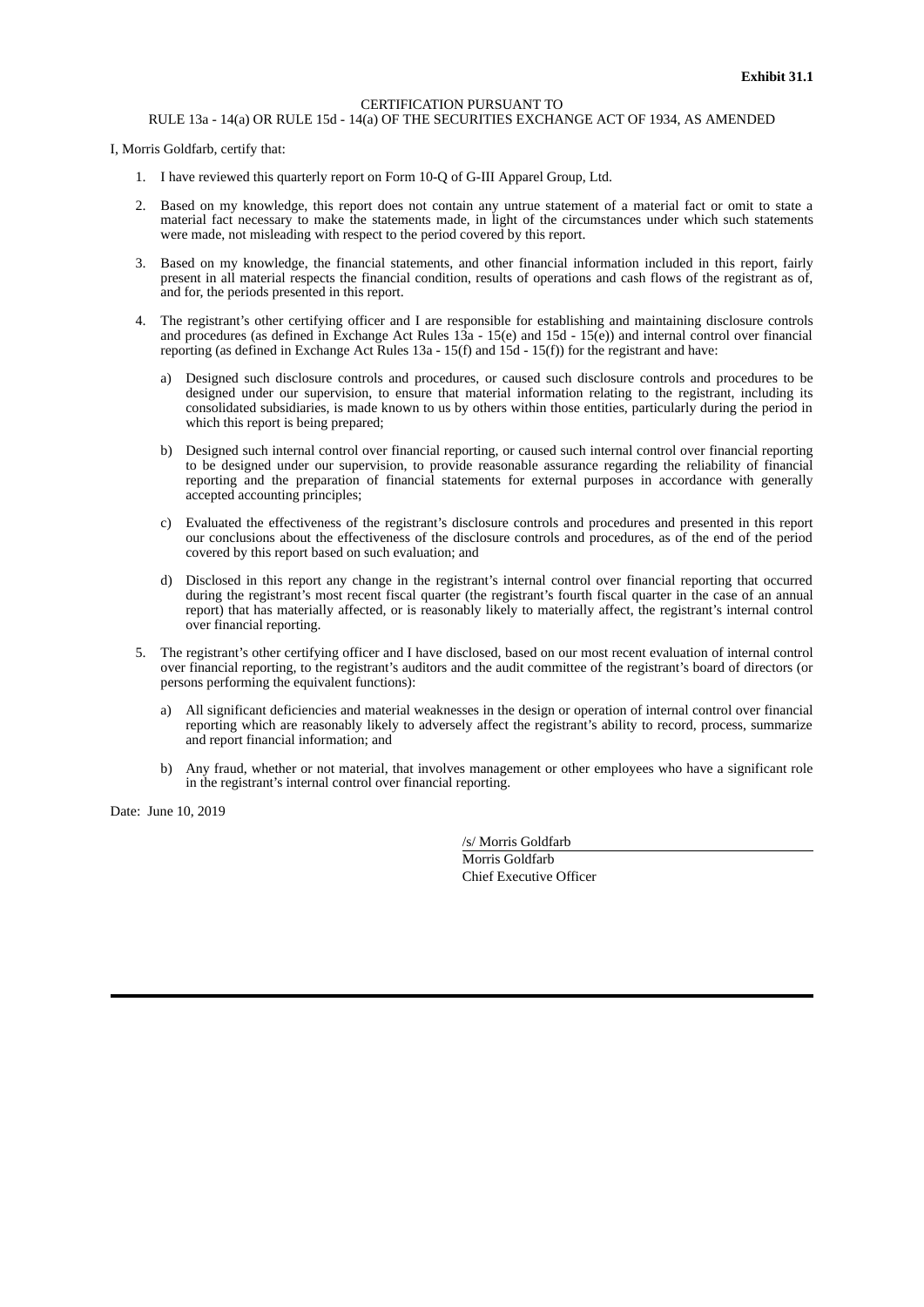#### CERTIFICATION PURSUANT TO

#### RULE 13a - 14(a) OR RULE 15d - 14(a) OF THE SECURITIES EXCHANGE ACT OF 1934, AS AMENDED

<span id="page-28-0"></span>I, Neal S. Nackman, certify that:

- 1. I have reviewed this quarterly report on Form 10-Q of G-III Apparel Group, Ltd.
- 2. Based on my knowledge, this report does not contain any untrue statement of a material fact or omit to state a material fact necessary to make the statements made, in light of the circumstances under which such statements were made, not misleading with respect to the period covered by this report.
- 3. Based on my knowledge, the financial statements, and other financial information included in this report, fairly present in all material respects the financial condition, results of operations and cash flows of the registrant as of, and for, the periods presented in this report.
- 4. The registrant's other certifying officer and I are responsible for establishing and maintaining disclosure controls and procedures (as defined in Exchange Act Rules 13a - 15(e) and 15d - 15(e)) and internal control over financial reporting (as defined in Exchange Act Rules 13a - 15(f) and 15d - 15(f)) for the registrant and have:
	- Designed such disclosure controls and procedures, or caused such disclosure controls and procedures to be designed under our supervision, to ensure that material information relating to the registrant, including its consolidated subsidiaries, is made known to us by others within those entities, particularly during the period in which this report is being prepared;
	- b) Designed such internal control over financial reporting, or caused such internal control over financial reporting to be designed under our supervision, to provide reasonable assurance regarding the reliability of financial reporting and the preparation of financial statements for external purposes in accordance with generally accepted accounting principles;
	- c) Evaluated the effectiveness of the registrant's disclosure controls and procedures and presented in this report our conclusions about the effectiveness of the disclosure controls and procedures, as of the end of the period covered by this report based on such evaluation; and
	- d) Disclosed in this report any change in the registrant's internal control over financial reporting that occurred during the registrant's most recent fiscal quarter (the registrant's fourth fiscal quarter in the case of an annual report) that has materially affected, or is reasonably likely to materially affect, the registrant's internal control over financial reporting.
- 5. The registrant's other certifying officer and I have disclosed, based on our most recent evaluation of internal control over financial reporting, to the registrant's auditors and the audit committee of the registrant's board of directors (or persons performing the equivalent functions):
	- a) All significant deficiencies and material weaknesses in the design or operation of internal control over financial reporting which are reasonably likely to adversely affect the registrant's ability to record, process, summarize and report financial information; and
	- b) Any fraud, whether or not material, that involves management or other employees who have a significant role in the registrant's internal control over financial reporting.

Date: June 10, 2019

/s/ Neal S. Nackman

Neal S. Nackman Chief Financial Officer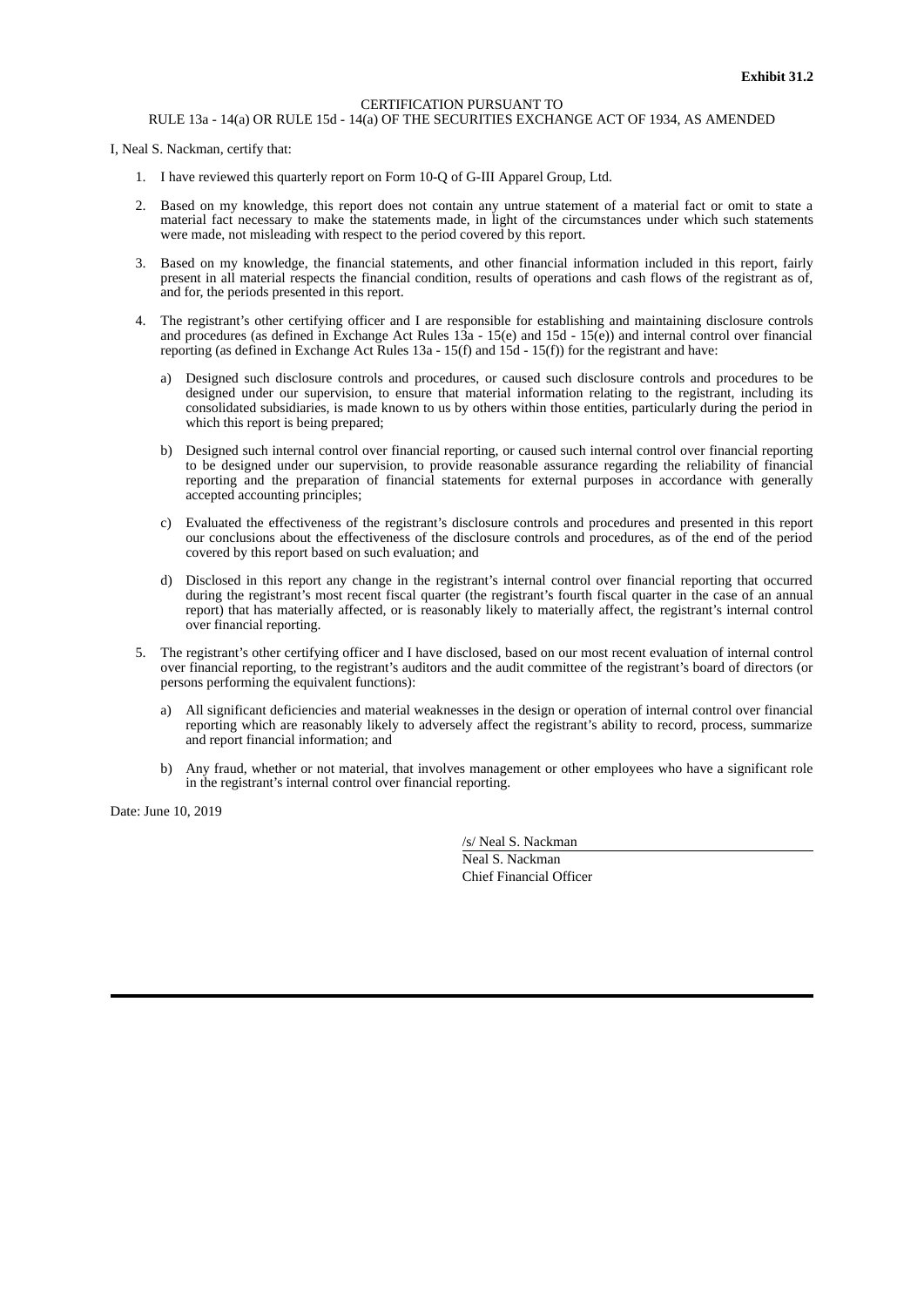### CERTIFICATION PURSUANT TO 18 U.S.C. SECTION 1350, AS ADOPTED PURSUANT TO SECTION 906 OF THE SARBANES-OXLEY ACT OF 2002

<span id="page-29-0"></span>In connection with the Quarterly Report of G-III Apparel Group, Ltd. (the "Company") on Form 10-Q for the quarterly period ended April 30, 2019, as filed with the Securities and Exchange Commission (the "Report"), I, Morris Goldfarb, Chief Executive Officer of the Company, hereby certify that, to my knowledge, (a) the Report fully complies with the requirements of Section 13(a) or 15(d) of the Securities Exchange Act of 1934 and (b) the information contained in the Report fairly presents, in all material respects, the financial condition and results of operations of the Company.

/s/ Morris Goldfarb

Morris Goldfarb Chief Executive Officer

Date: June 10, 2019

A signed original of this written statement required by Section 906 has been provided to the Company and will be retained by the Company and furnished to the Securities and Exchange Commission or its staff upon request.